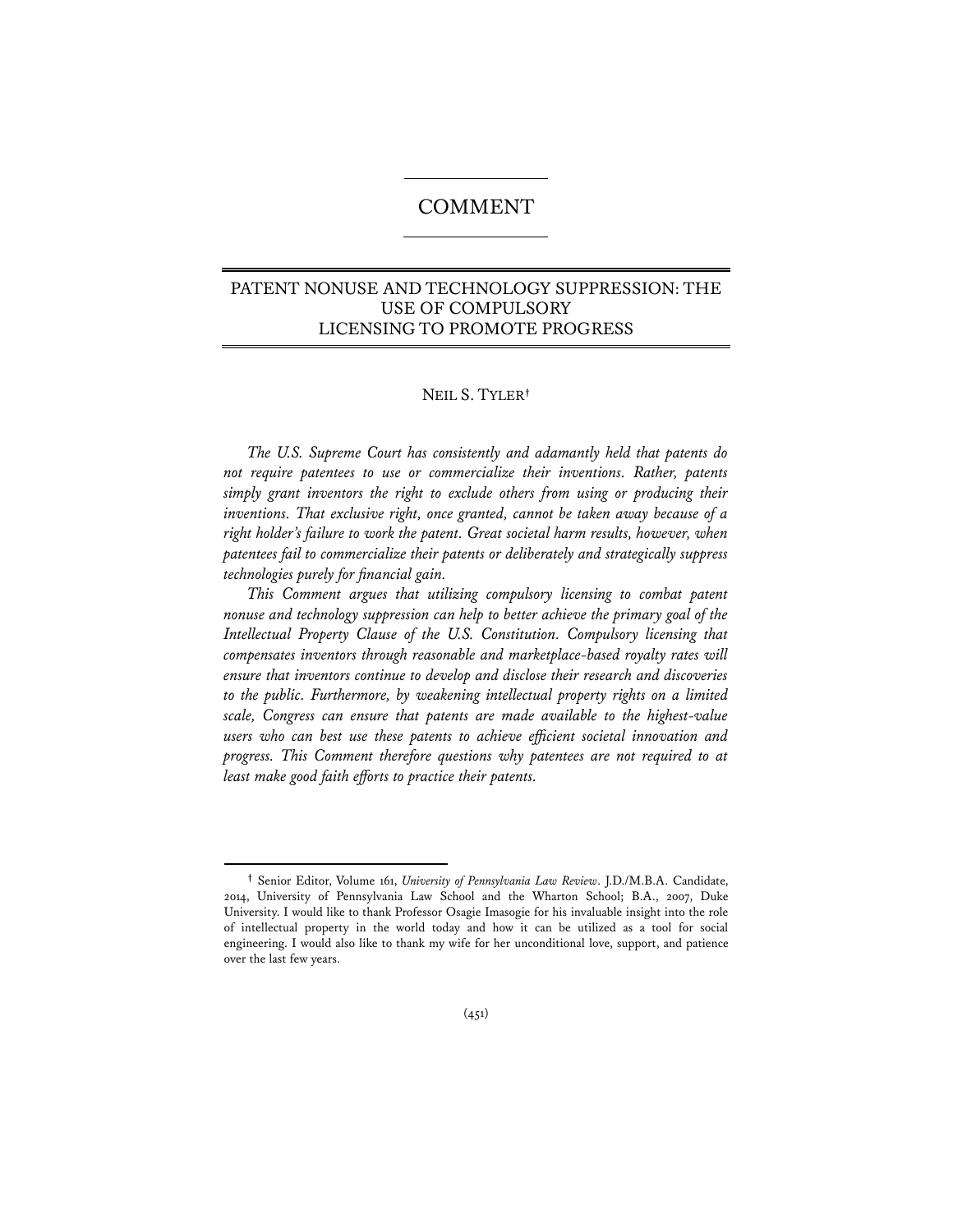| HOW PATENTS CAN THWART SOCIETAL PROGRESS 456<br>H.                   |
|----------------------------------------------------------------------|
|                                                                      |
|                                                                      |
| <b>III. COMPULSORY LICENSING FOR PATENTS IN THE</b>                  |
|                                                                      |
| A. Trade-Related Aspects of Intellectual Property Rights (TRIPS) 461 |
| B. International Use and Acceptance of Compulsory Licensing461       |
|                                                                      |
| IV. U.S. OPPOSITION TO COMPULSORY LICENSING 464                      |
| A. The Development of U.S. Patent Jurisprudence  465                 |
| В.                                                                   |
| V. COMPULSORY LICENSING TO ENSURE                                    |
|                                                                      |
|                                                                      |
|                                                                      |
|                                                                      |

### **INTRODUCTION**

 On March 19, 1787, the State of New York granted John Fitch one of the most famous state patents ever issued.**<sup>1</sup>** For a fourteen-year term, the government granted Fitch a legal monopoly and the right to be the sole and exclusive maker and user of steamboats in New York.**<sup>2</sup>** After only one year, however, the legislature repealed the grant because Fitch failed to adequately work the patent.**<sup>3</sup>**

Instead of allowing the invention and its technology to enter the public domain, the legislature subsequently awarded Robert R. Livingston the exclusive right to the steamboat "for the next 20 years."**<sup>4</sup>** But over the next five years, Livingston also failed to produce results that satisfactorily

**<sup>1</sup>** *See* 1 ERNEST BAINBRIDGE LIPSCOMB III, LIPSCOMB'S WALKER ON PATENTS § 1:7 (3d ed. 1984) (explaining the context and procedural history surrounding Fitch's original patent "for the sole and exclusive right and privilege of making and using boats, propelled by fire or steam, within the waters of New York State," and subsequently issued patents).

**<sup>2</sup>** *Id.*

**<sup>3</sup>** *Id.*

**<sup>4</sup>** *Id.*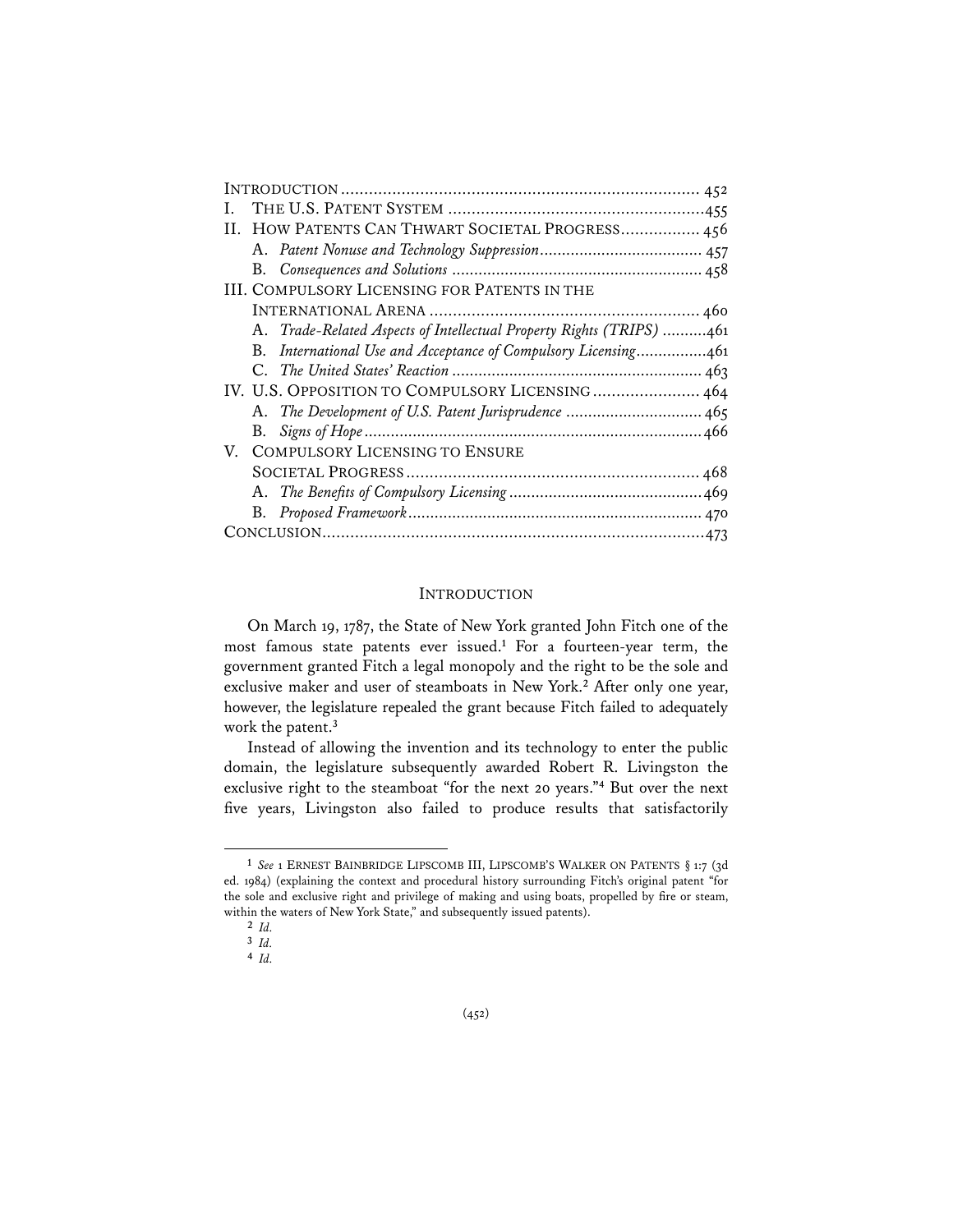benefited society.**<sup>5</sup>** Thereafter, in 1803, when Robert Fulton produced the *Clermont*, **<sup>6</sup>** a steamboat that encompassed the technology claimed in Livingston's patent, New York not only extended the patent for another twenty years, but also granted both Fulton and Livingston the right to produce steamboats and exclude others from using the invention.**<sup>7</sup>**

At first blush, the steamboat might seem completely irrelevant to modernday patent jurisprudence. Under the Patent Act of 1790, individual states can no longer grant exclusive patent rights to inventors.**<sup>8</sup>** Today, the U.S. Patent and Trademark Office (PTO) is the only agency in the United States permitted to grant these limited-in-time, government-approved monopolies.**<sup>9</sup>** Furthermore, only under very limited circumstances**<sup>10</sup>** can patent terms be extended past the internationally standardized term of twenty years.**<sup>11</sup>** However, the New York steamboat patent and the state legislature's transfer of patent rights to Livingston and Fulton, high-value users who were more capable than Fitch of producing steamboats for the benefit of society, serve as an example of the government's embrace of the original purpose of intellectual property rights: to motivate individuals to invent through shortterm economic incentives in order to ensure extensive technological and societal advancement.**<sup>12</sup>**

The Supreme Court has adamantly held that patents do not require that patentees use or commercialize their inventions.**<sup>13</sup>** Patents simply grant inventors

**11** *See* 35 U.S.C. § 154(a)(2) (2006 & Supp. V 2012) (specifying twenty-year U.S. patent term); *see also* Agreement on Trade-Related Aspects of Intellectual Property Rights art. 33, *opened for signature* Apr. 15, 1994, 1869 U.N.T.S. 299 [hereinafter "TRIPS"] (establishing the international standard patent term of twenty years for parties to the TRIPS Agreement).

**12** *See* Sony Corp. of Am. v. Universal City Studios, Inc., 464 U.S. 417, 429 (1984) ("The monopoly privileges that Congress may authorize are neither unlimited nor primarily designed to provide a special private benefit . . . . [They are] intended to motivate the creative activity of authors and inventors . . . and to allow the public access to the products of their genius after the limited period of exclusive control has expired.").

**13** *See* Cont'l Paper Bag Co. v. E. Paper Bag Co., 210 U.S. 405, 429 (1908) ("[I]t is the privilege of any owner of property to use or not use it, without question of motive.").

**<sup>5</sup>** *Id.*

**<sup>6</sup>** *Id.* 

**<sup>7</sup>** Livingston v. Van Ingen, 9 Johns. 507, 510 (N.Y. 1812), *overruled by* N. River Steamboat Co. v. Livingston, 3 Cow. 182 (N.Y. 1825).

**<sup>8</sup>** Patent Act of 1790, ch. 7, § 1, 1 Stat. 109, 110 (1790).

**<sup>9</sup>** *See* 35 U.S.C. §§ 1–2 (2006 & Supp. V 2012) (establishing the PTO and listing its powers and duties).

**<sup>10</sup>** *See, e.g*., Drug Price Competition and Patent Term Restoration Act of 1984, Pub. L. No. 98-417, 98 Stat. 1585, 1590-1602 (1984) (codified as amended at 35 U.S.C. § 156 (2006 & Supp. V 2012)) (allowing up to five years to be restored to a patent to compensate drug patent holders for marketing time lost while developing the product and awaiting FDA approval).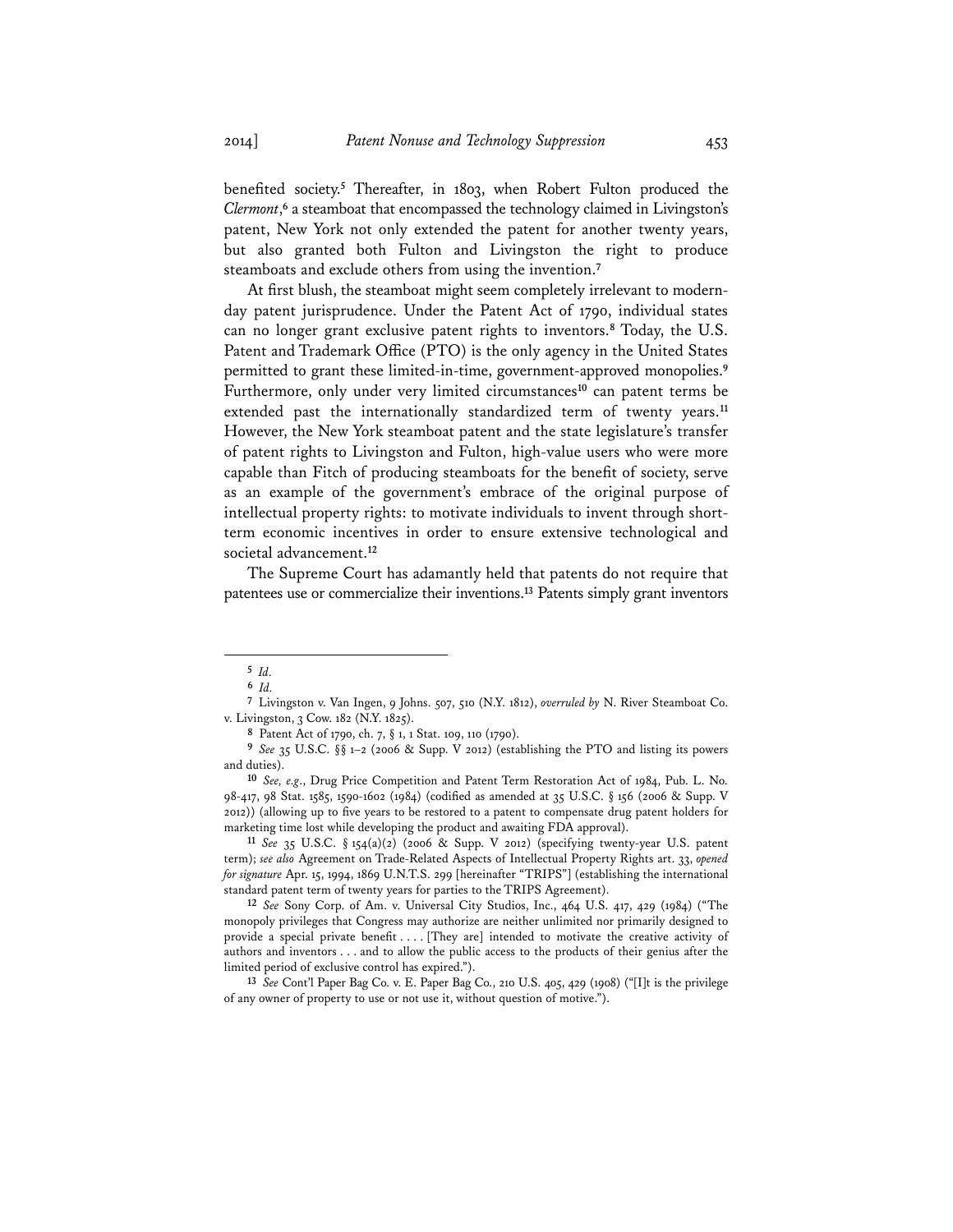the right to exclude others from using or producing their inventions.**<sup>14</sup>** That exclusive right, once granted, cannot be taken away because of a right holder's failure to work the patent.**<sup>15</sup>** From an economic and public interest standpoint, however, would society not benefit from requiring patentees to at least make good faith efforts to make use of, distribute, or commercialize their patents? If the government grants an inventor a monopoly, which harms the marketplace and consumer welfare,**<sup>16</sup>** what is wrong with requiring recipients of this exclusive right to actively promote the progress of the sciences and useful arts for the benefit of society?

No one would argue that the federal government should take the steps the New York state legislature took when it revoked John Fitch's patent after only one year of efforts. The government should not strip a patentee of his property rights and then arbitrarily reissue the patent to a different individual. Neither should the invention fall into the public domain if nonworking of the patent is proven. Rather, the United States should embrace the ideals and goals of patent law the New York legislature typified when it transferred the steamboat patent to a higher-value user—even if the methods it used in that redistribution of rights were ill-advised.

As established in the Intellectual Property Clause of the U.S. Constitution, the primary goal of patent law is to advance the public interest and achieve societal progress as efficiently as possible.**<sup>17</sup>** Similarly, international trade agreements and the vast majority of foreign nations have recognized the great societal harms associated with nonworking of patents and suppression of technology.**<sup>18</sup>** Mechanisms such as compulsory licensing, whereby "the state requires a patent holder to license his patent to another,"**<sup>19</sup>** could combat patent nonuse and technology suppression and help achieve the goals outlined in the U.S. Constitution. A limited use of compulsory licensing that compensates inventors through reasonable and marketplacebased royalty rates will continue to incentivize inventors to develop and

**<sup>14</sup>** *See* 35 U.S.C. § 154(a)(1) ("Every patent shall contain . . . a grant to the patentee . . . of the right to exclude others from making, using, offering for sale, or selling the invention . . . .").

**<sup>15</sup>** *Cont'l Paper Bag*, 210 U.S. at 429-30.

**<sup>16</sup>** For a simplified discussion of the costs associated with monopolies, see Tejvan R. Pettinger, *Disadvantages of a Monopoly*, ECONOMICS HELP, http://www.economicshelp.org/microessays/markets/ monopoly-diagram.html (last visited Nov. 22, 2013).

**<sup>17</sup>** *See* U.S. CONST. art. I, § 8, cl. 8. (establishing intellectual property rights "[t]o promote the Progress of Science and useful Arts").

**<sup>18</sup>** *See infra* Part III.

**<sup>19</sup>** Joseph A. Yosick, *Compulsory Patent Licensing for Efficient Use of Inventions*, 2001 U. ILL. L. REV. 1275, 1276.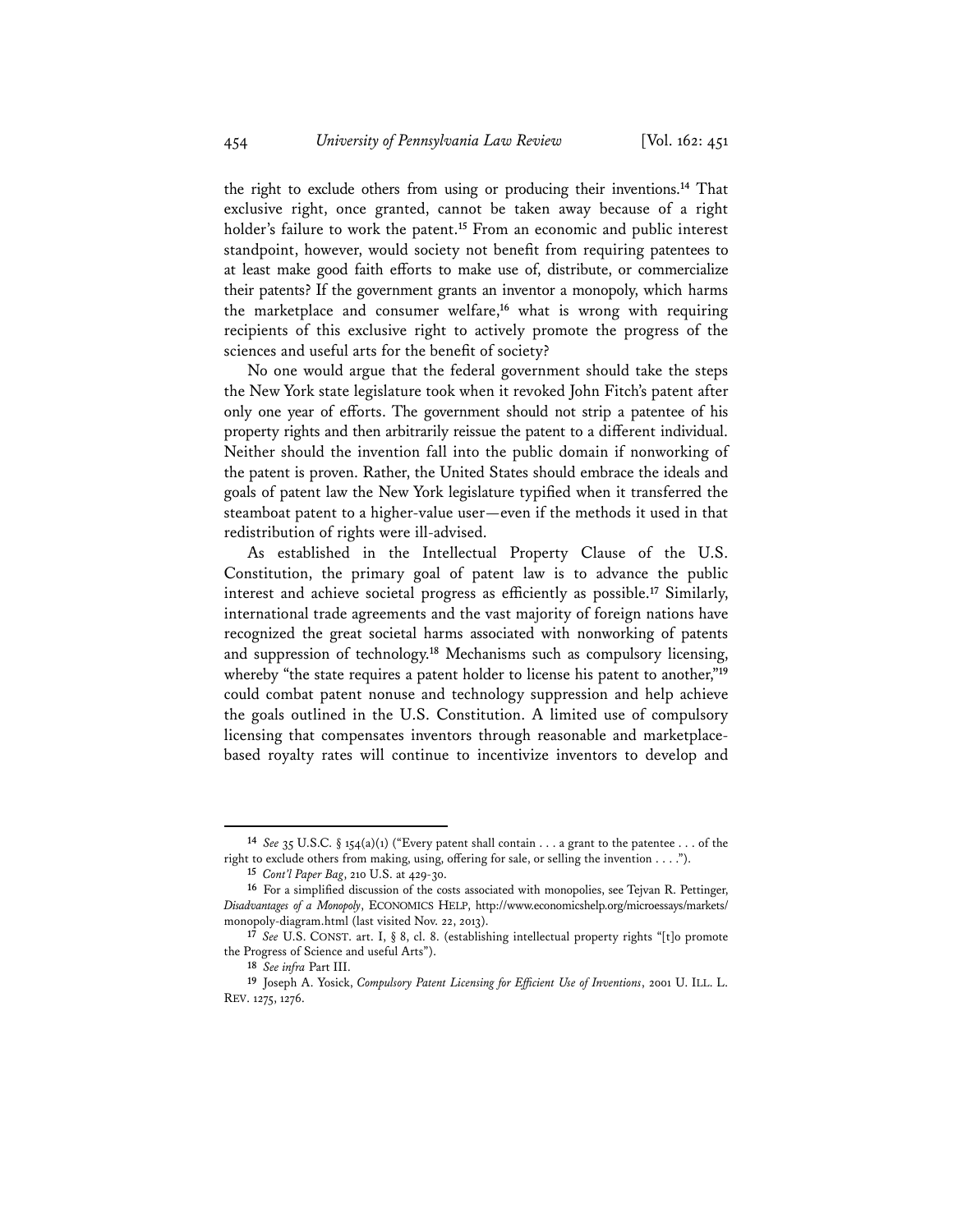disclose their research and discoveries to the public.**<sup>20</sup>** Meanwhile, compulsory licensing will help ensure that the highest-value users—like Livingston and Fulton—rather than just the inventors themselves, will once again be permitted to use and commercialize new and progressive technologies to benefit society.

Part I of this Comment describes the constitutional foundation of the U.S. patent system and its purpose in granting monopolies to inventors in exchange for disclosure of their inventions. Part II then discusses the perverse incentives that patents may provide to inventors. It focuses on the societal problems that often arise when companies suppress technologies and the reasons why it might be advantageous for an inventor to decide not to work her patent. Part III examines international patent laws and the use of compulsory licensing throughout the world. Part IV discusses the history of Supreme Court patent jurisprudence and analyzes the reasons why compulsory licensing of patents has not been implemented in the United States. Finally, Part V argues for a limited use of compulsory licensing in the United States to exclusively address nonworking of patents and strategic suppression of inventions. A detailed structure is proposed that would ensure the original constitutional purpose of patents is better achieved.

### I. THE U.S. PATENT SYSTEM

The Intellectual Property Clause of the U.S. Constitution grants Congress the power to "promote the Progress of Science and useful Arts, by securing for limited Times to . . . Inventors the exclusive Right to their . . . Discoveries."**<sup>21</sup>** For centuries, exclusive patent rights have been granted to inventors for the benefit of the public. But intellectual property rights have continued to evolve and rise in importance as the world has shifted toward an increasingly knowledge-based economy.

The grant of a patent comes with no affirmative duty on the part of the patent holder to use or commercialize the technology described in the patent's claims.**<sup>22</sup>** Instead, the patentee, after disclosing her invention, has the right to exclude others from using or commercializing the technology.**<sup>23</sup>**

**<sup>20</sup>** *See* Ted Sichelman, *Commercializing Patents*, 62 STAN. L. REV. 341, 406-07 (2010) ("[I]n many cases, inventors would actually benefit from a fixed, low royalty rate, because it would set an enforceable reserve price for the invention.").

**<sup>21</sup>** U.S. CONST. art. I, § 8, cl. 8.

**<sup>22</sup>** *See* Cont'l Paper Bag Co. v. E. Paper Bag Co., 210 U.S. 405, 428-30 (1908) ("[E]xclusion may be said to have been of the very essence of the right conferred by the patent, as it is the privilege of any owner of property to use or not use it, without question of motive.").

**<sup>23</sup>** *Id.*; *see also* 35 U.S.C. § 271(a) (2006) (prohibiting the unauthorized use of a "patented invention during the term of the patent"); Charles Allen Black, *The Cure for Deadly Patent Practices:*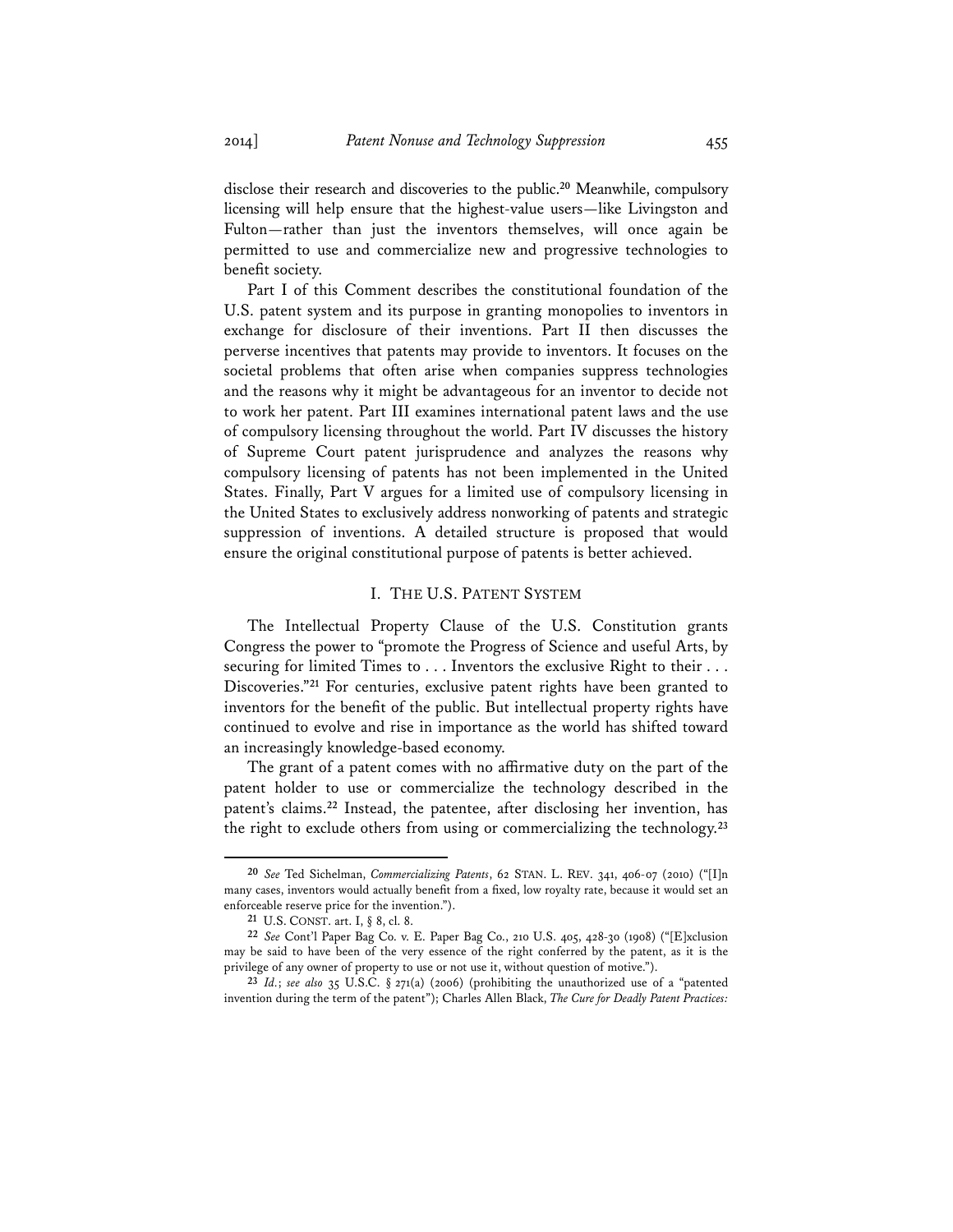But patent rights and government-granted monopolies are a means to an end: patents are designed to spur research, development, and inventiveness for the benefit of society.**<sup>24</sup>** The ability to extract monopoly prices is an acceptable evil intended to advance technological development.**<sup>25</sup>** The system is thus in constant tension: patents do not force rights holders to take any affirmative steps to work their patents, but permitting patentees to choose not to work their government-granted monopolies thwarts the Constitution's stated goal of "promot[ing] the Progress of Science and useful Arts."**<sup>26</sup>**

#### II. HOW PATENTS CAN THWART SOCIETAL PROGRESS

In recent years, the international intellectual property community has discussed at length patent law's perceived shortcomings in relation to the pharmaceutical industry. Developed and developing nations have fought bitterly over the consequences of granting entities monopoly rights for lifesaving drugs and necessary medicines.**<sup>27</sup>** Communities devastated by AIDS and other debilitating diseases have argued passionately that it is abhorrent on a moralistic level for pharmaceutical companies to value profit over thousands, or even millions, of lives.**<sup>28</sup>**

**25** *See* Amie N. Broder, *Comparing Apples to APPLs: Importing the Doctrine of Adverse Possession in Real Property to Patent Law*, 2 N.Y.U. J.L. & LIBERTY 557, 569 (2007) ("While ensuring patentees recoup the costs of innovating through a right to exclude others from using one's patent is also a motivation behind the patent system, the foremost justification for exclusion rights has always been 'generating incentives to create.'" (citation omitted)).

**26** U.S. CONST. art. I, § 8, cl. 8.

**27** For a more detailed discussion of patent issues related to the pharmaceutical industry and the advantages and disadvantages of using compulsory licensing to address international medical concerns, see generally Kristina M. Lybecker & Elisabeth Fowler, *Compulsory Licensing in Canada and Thailand: Comparing Regimes to Ensure Legitimate Use of the WTO Rules*, 37 J.L. MED. & ETHICS 222 (2009).

**28** *See* Yosick, *supra* note 19, at 1289 (recognizing that patent protection for drugs can cause prices to skyrocket, which decreases their availability and thereby harms people in developing countries who may suffer from life-threatening but treatable diseases); Dee Hon, *Battles with Big Pharma*, ADBUSTERS, Aug. 15, 2007, *available at* http://www.adbusters.org/magazine/73/Battles\_with\_ Big\_Pharma.html (discussing how, with the support of former President Bill Clinton, "Thailand and Brazil began overriding the patents for a costly new AIDS medicine from Merck"). For a discussion of how even the United States considered a form of compulsory licensing of "any invention relating to health care" in response to the Anthrax scare of 2001, see Kirby W. Lee,

*Preventing Technology Suppression and Patent Shelving in the Life Sciences*, 14 ALB. L.J. SCI. & TECH. 397, 401-02 (2004) ("[P]atents give inventors monopolistic power to prevent non-patentees from making, using, selling, offering to sell, or importing the patented invention.").

**<sup>24</sup>** For one of the most revered discussions of the true purpose of patent rights, see Justice Douglas's dissent in *Special Equip. Co. v. Coe*, 324 U.S. 370, 380-84 (1945) ("It is a mistake . . . to conceive of a patent as but another form of private property. The patent is a privilege conditioned by a public purpose." (citation and internal quotation marks omitted)).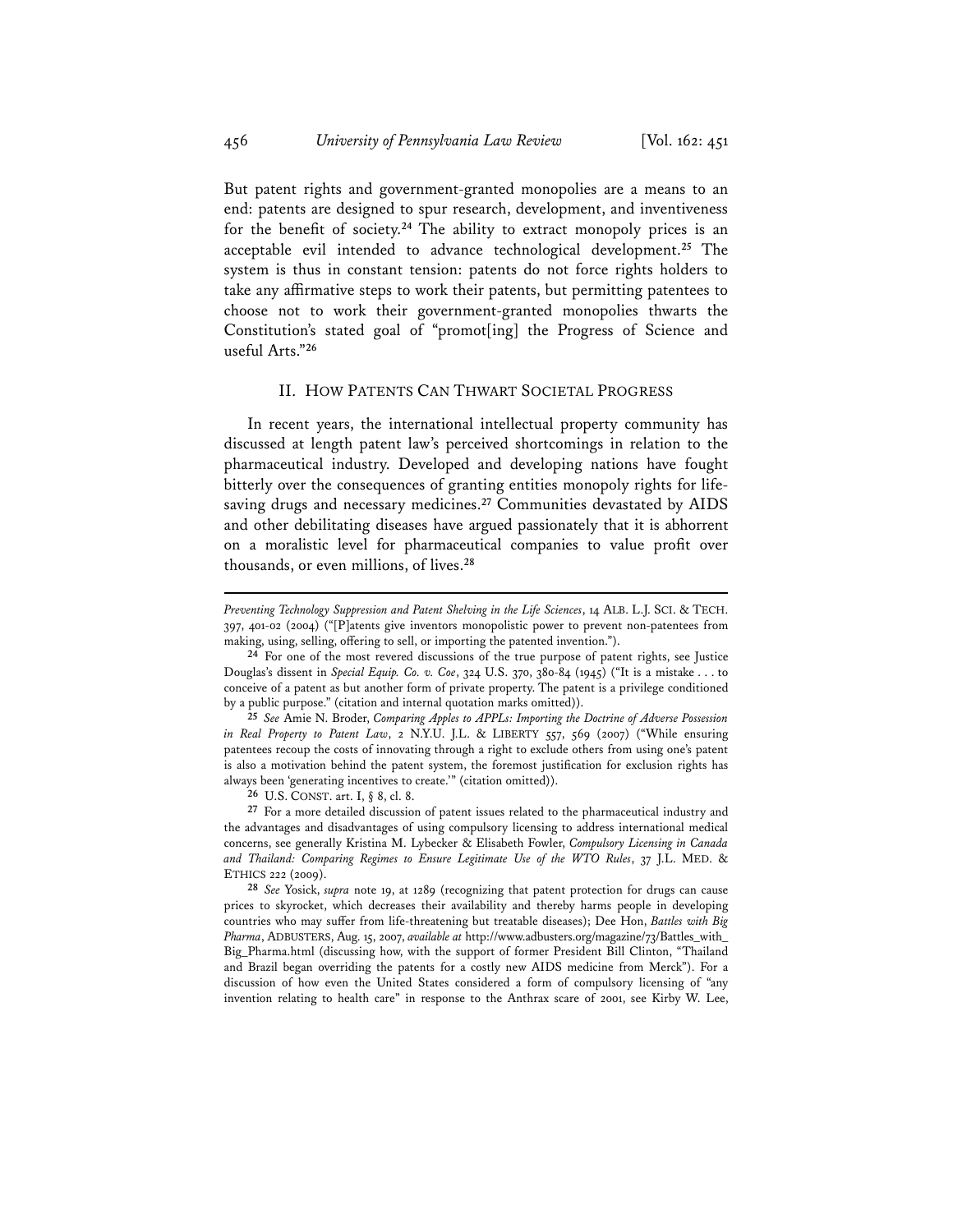Whether compulsory licensing should be used to combat the exorbitant prices pharmaceutical companies often charge during a drug's patent term is outside the scope of this Comment.**<sup>29</sup>** Rather, this Comment's main focus is situations in which a patentee fails to work her patent or consciously suppresses potentially beneficial technologies to the public's detriment. Such purely financial decisions could hinder efficient progress of the arts and sciences and may even deprive society of life-changing advancements for decades, until the patents expire.

#### A. *Patent Nonuse and Technology Suppression*

Patent law assumes that patentees will exploit their patents in order to benefit financially from government-granted monopoly rights. Studies estimate, however, that between forty and ninety percent of issued patents are never used or licensed by their owners during their terms.**<sup>30</sup>** By weakening intellectual property rights on a limited scale, Congress can ensure that patents are made available to the highest-value users who can help achieve efficient societal innovation and progress.**<sup>31</sup>**

"Patent nonuse occurs when a patentee fails to commercialize its patent," which may happen for a number of reasons.<sup>32</sup> Some patents simply "ha[ve] no present commercial value."**<sup>33</sup>** Sometimes licensing negotiations with competitors or strategic partners will not be mutually beneficial and will ultimately fail.**<sup>34</sup>** Under these circumstances, the market seems to be signaling that these patents are not worth the expense and effort of commercialization.

Note, *Permitted Use of Patented Inventions in the United States: Why Prescription Drugs Do Not Merit Compulsory Licensing*, 36 IND. L. REV. 175, 175-76 (2003). For a more thorough discussion of compulsory licensing for pharmaceuticals under TRIPS, see generally Jon Matthews, *Renewing Healthy Competition: Compulsory Licenses and Why Abuses of the TRIPS Article 31 Standards Are Most Damaging to the United States Healthcare Industry*, 4 J. BUS. ENTREPRENEURSHIP & L. 119 (2010).

**<sup>29</sup>** For one analysis of this question, see Richard A. Epstein & F. Scott Kieff, *Questioning the Frequency and Wisdom of Compulsory Licensing for Pharmaceutical Patents*, 78 U. CHI. L. REV. 71, 80- 83 (2011), arguing that a compulsory licensing regime for pharmaceutical patents is untenable because it would leave pharmaceutical companies unable to cover the fixed costs of developing and distributing new drugs.

**<sup>30</sup>** *See* Kurt M. Saunders, *Patent Nonuse and the Role of Public Interest as a Deterrent to Technology Suppression*, 15 HARV. J.L. & TECH. 389, 391 n.10 (2002) (citing numerous sources and studies that estimate the percentage of unused patents in practice).

**<sup>31</sup>** *See* Broder, *supra* note 25, at 569 (arguing that intellectual property rights given to an inventor should be only as strong as necessary to spur subsequent innovation).

**<sup>32</sup>** Saunders, *supra* note 30, at 391-92.

**<sup>33</sup>** *Id.* at 391. *But see* Sichelman, *supra* note 20, at 344 (noting that, according to one survey, though "40% of the patents held by respondents were uncommercialized[,] . . . 32% of these patents were either commercially 'very important' or 'quite important'" (citation omitted)).

**<sup>34</sup>** *See id.* at 391-92.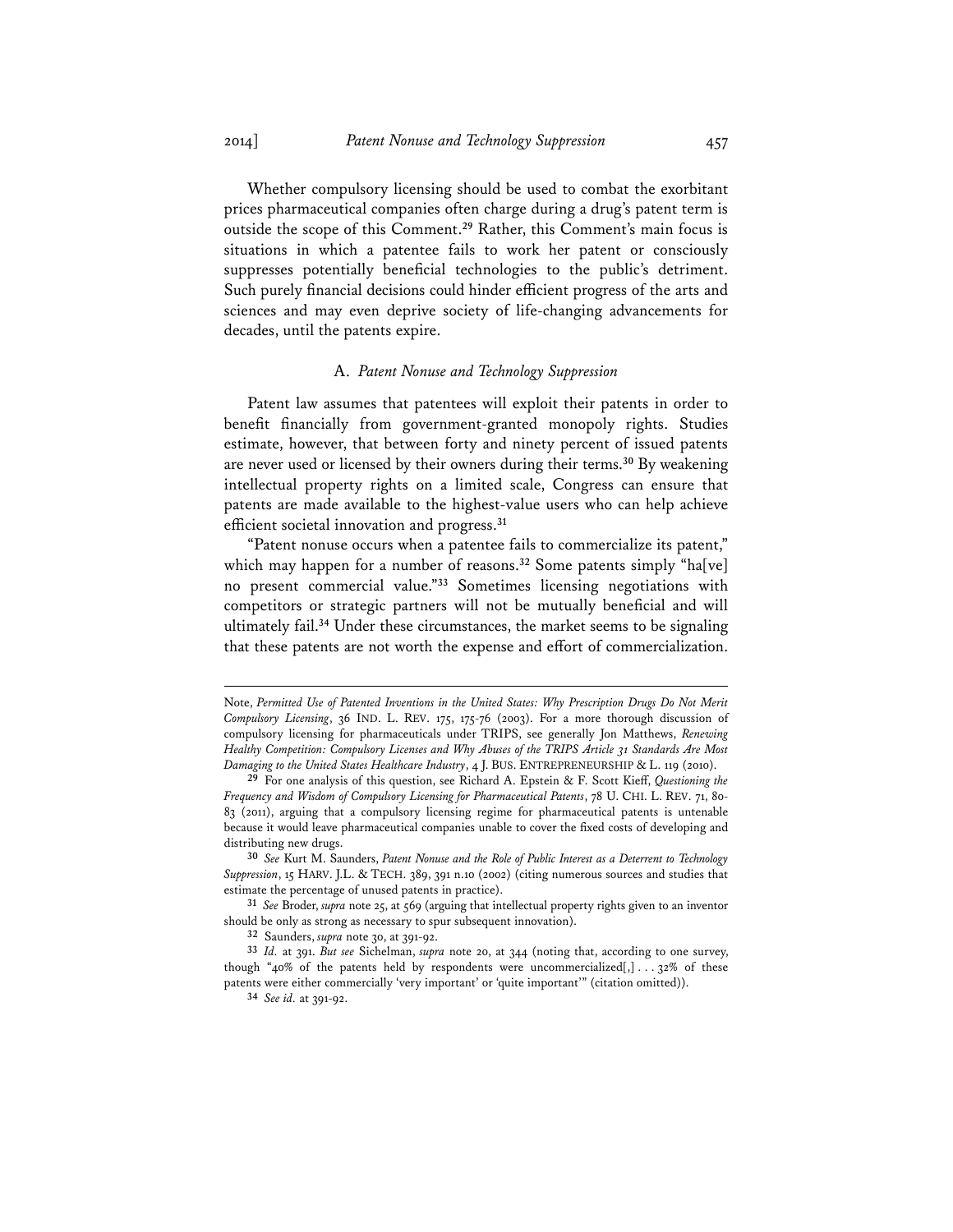But patent nonuse can also arise from anticompetitive and strategic behaviors, where patentees deliberately suppress products or processes from the market to benefit financially.**<sup>35</sup>**

The past century is rife with examples of powerful companies making strategic decisions that, for decades, deprived society of key advancements in technology.**<sup>36</sup>** Technology suppression and patent nonuse occur not only through strategic decisions made by original patent holders, but also by companies, threatened by new patented technologies, that wish to block their entry into the marketplace by acquiring the patent rights through licensing.**<sup>37</sup>**

A company may choose to resist radical innovations it perceives as a threat to the status quo, or new developments that may disrupt its industry power and prestige.**<sup>38</sup>** A company's shelved patent may have more economic value because the company can generate more revenue from litigationenforced patent licensing than by marketing the patented technology.**<sup>39</sup>** Patentees may also choose to block or fence a core technology by patenting potential market substitutes that competing companies could otherwise produce.**<sup>40</sup>** Lastly, companies may seek to avoid political or labor union backlash by suppressing "new technolog[ies] that will de-skill or displace workers."**<sup>41</sup>**

#### B. *Consequences and Solutions*

Proponents of strong intellectual property rights point to the quid pro quo that patent law represents: in exchange for disclosure, patent holders

**<sup>35</sup>** *See id.* at 392.

**<sup>36</sup>** *See* Sichelman, *supra* note 20, at 343 ("[M]any of the twentieth century's greatest inventions, including the television, radio, radar, and penicillin, were not commercialized until decades after they were invented.").

**<sup>37</sup>** *See* Saunders, *supra* note 30, at 414, 418-22 (explaining how exclusive licensees can "lock away the invention by refusing to use the patent or develop and commercialize the invention" and discussing numerous ways and reasons that licensees may strategically suppress patents).

**<sup>38</sup>** *See* JAMES DYSON, AGAINST THE ODDS: AN AUTOBIOGRAPHY 247-49 (2d ed. 2001) (explaining that a company may purchase or license a patent to "take it off the shelf to make sure nobody else uses it"); *cf.* Sichelman, *supra* note 20, at 364 (citing a European Commission survey of over 9000 European inventors finding thirty-eight percent of patents were unused by the inventors or licensed to other entities despite the majority of the patents being deemed valuable or important).

**<sup>39</sup>** *See* Jeff John Roberts, *Patent Troll Says It Owns GPS, Sues Foursquare*, GIGAOM (July 26, 2012, 4:00 PM), http://gigaom.com/2012/07/26/patent-troll-says-it-owns-gps-sues-foursquare (discussing a notable recent example of a "non-practicing entity" acquiring and enforcing patents through a strategic suit).

**<sup>40</sup>** *See* Sichelman, *supra* note 20, at 344 ("Because early patent grants reward the best *inventor*, but not necessarily the best *commercializer*, broad claims can impose unwarranted burdens on thirdparty commercializers.").

**<sup>41</sup>** Saunders, *supra* note 30, at 419-20.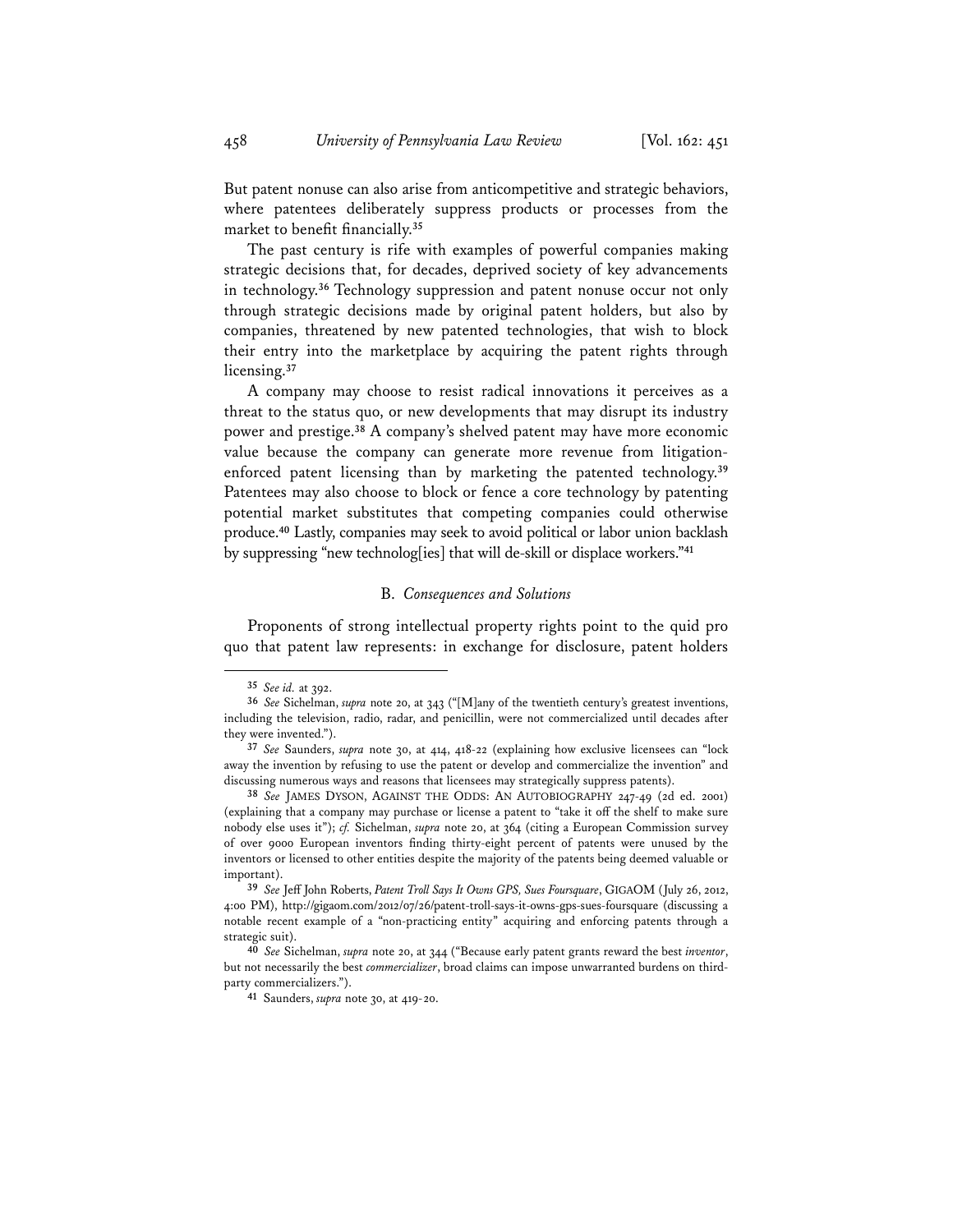have the unfettered right to choose whether, when, and how their property will be used.**<sup>42</sup>** But, the primary purpose of patent law according to the Intellectual Property Clause of the Constitution is to promote the progress of science and the useful arts—not to provide maximum economic compensation for rights holders.**<sup>43</sup>** Considering the example of Liggett & Myers Company, which patented a way to remove the majority of carcinogens from cigarette smoke during the 1960s and suppressed it until 2001, it is extremely difficult to argue that the conscious sacrifice of millions of lives over several decades was a reasonable tradeoff for protecting the strength and profitability of the cigarette industry.**<sup>44</sup>**

Scholars, therefore, have recognized the law's failure to "consider seriously or to respond to the problem of technology suppression."**<sup>45</sup>** Consumers incur welfare losses when rights holders suppress beneficial patents or neglect to use them over their terms. This can delay or even preclude the public's enjoyment of new technologies and progressive inventions.**<sup>46</sup>** Additionally, patent suppression can hinder or prevent incremental innovations and improvements to original inventions that could otherwise lead to important discoveries and developments.**<sup>47</sup>**

Nevertheless, Congress has, for the most part, chosen to ignore our patent system's perverse incentives for businesses, establishing that intentional nonuse of a patent by its owner or licensee is not an actionable misuse of patent rights.**<sup>48</sup>** But in recent years, it seems several Supreme Court Justices have begun to recognize the dangers inherent in the patent system's right of exclusion with no requirement of production.**<sup>49</sup>** In certain circumstances, they have recommended damages in lieu of injunctions to combat the

**<sup>42</sup>** *See* Sichelman, *supra* note 20, at 377-78 (noting that "disclosure is the 'quid pro quo of the right to exclude,'" but observing that "there is relatively little social value to disclosure as an end in itself: technical knowledge put to no use is not worth much" (citation omitted)).

**<sup>43</sup>** *See* U.S. CONST. art. I, § 8, cl. 8.

**<sup>44</sup>** *See* Saunders, *supra* note 30, at 393-95 (discussing the strategic considerations of cigarette companies that suppressed such research and patents for over thirty years). For another situation in which technology suppression harmed the public, see *id.* at 395-96, in which the author discusses how Amgen suppressed "a wonderful advance that could save hundreds of thousands of children from anemia and death" to preserve the market for their lucrative but less effective patented drug.

**<sup>45</sup>** *Id.* at 396.

**<sup>46</sup>** *Id.* at 419.

**<sup>47</sup>** *Id.*

**<sup>48</sup>** *See* 35 U.S.C. § 271(d)(4) (2006) (declaring that it is not patent misuse to "refus[e] to license or use any rights to the patent").

**<sup>49</sup>** *See* eBay Inc. v. MercExchange, L.L.C., 547 U.S. 388, 396-97 (2006) (Kennedy, J., concurring) ("An industry has developed in which firms use patents not as a basis for production and selling goods but, instead, primarily for obtaining licensing fees.").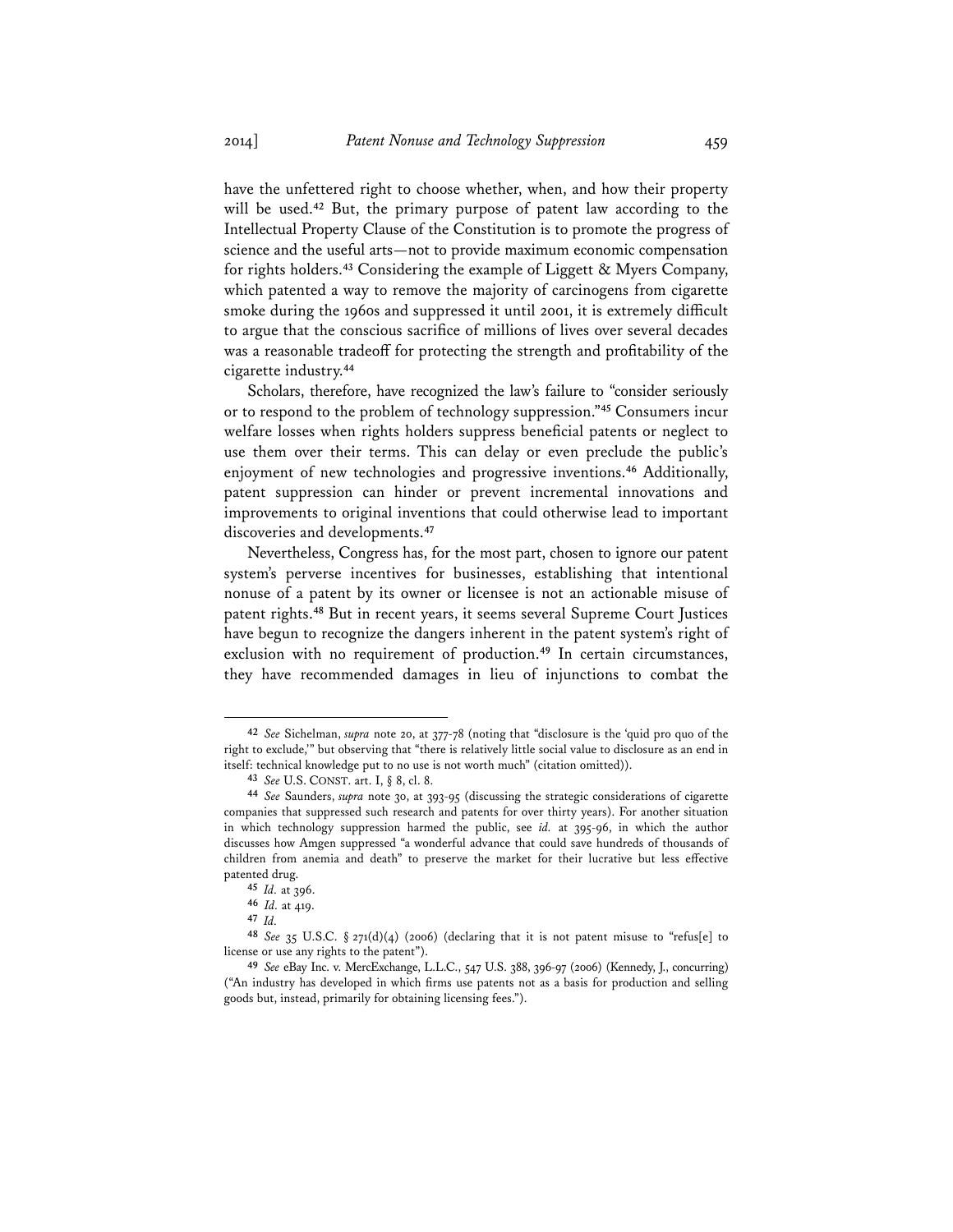detrimental effects of patent holdups in various sectors of society.**<sup>50</sup>** As the international community further shifts toward a knowledge-based economy, thus relying on intellectual property to a greater extent, compulsory licensing should be employed more readily as a means of social engineering to better promote technology competition and innovation.**<sup>51</sup>**

# III. COMPULSORY LICENSING FOR PATENTS IN THE INTERNATIONAL ARENA

The majority of WTO member nations have more fully embraced and utilized compulsory licensing than the United States has, permitting compulsory licensing of patents in international trade agreements.**<sup>52</sup>** Under Article  $\zeta$  of the Paris Convention, member countries may grant compulsory licenses to prevent abuses that may result from a patent holder's exercise of exclusive patent rights.**<sup>53</sup>** The grant of a nonexclusive compulsory license to entities that intend to use the patent in the domestic market, therefore, is meant to combat abusive patent practices, including the failure of a patent holder to work a patent.**<sup>54</sup>**

Article 5 of the Paris Convention, however, establishes that a compulsory license cannot be issued for failure to work a patent for at least four years after the patent application is filed or three years after the patent is issued.**<sup>55</sup>** The compulsory license can be denied if the patentee provides legitimate legal, economic, or technical reasons for nonuse.**<sup>56</sup>** In essence, compulsory licenses are available under the Paris Convention to encourage use of inventions in domestic markets and to ensure that the public is not prevented from benefiting from new and progressive technologies and inventions.**<sup>57</sup>**

 **50** *See id.*; *see also infra* Section IV.B.

**<sup>51</sup>** *See generally* Saunders, *supra* note 30, at 397, 434-49 (discussing why compulsory licensing of patent rights is in the public interest).

**<sup>52</sup>** *Id.* at 438; *see also* Paris Convention for the Protection of Industrial Property art. 5(A)(2)– (4), Mar. 20, 1883, 21 U.S.T. 1583 (as revised at Stockholm on July 14, 1967) [hereinafter Paris Convention] (providing for the issuance of compulsory licenses to prevent abuses).

**<sup>53</sup>** *See id.*

**<sup>54</sup>** *See* Saunders, *supra* note 30, at 436-37.

**<sup>55</sup>** Paris Convention, *supra* note 52, at art. 5(A)(4).

**<sup>56</sup>** *Id.* 

**<sup>57</sup>** *See* Saunders, *supra* note 30, at 436-37 ("The Convention makes clear that the purpose of having a compulsory licensing statute is to protect intellectual property from being suppressed or neglected within the country of interest simply because the owner is unwilling or unable to exploit it.").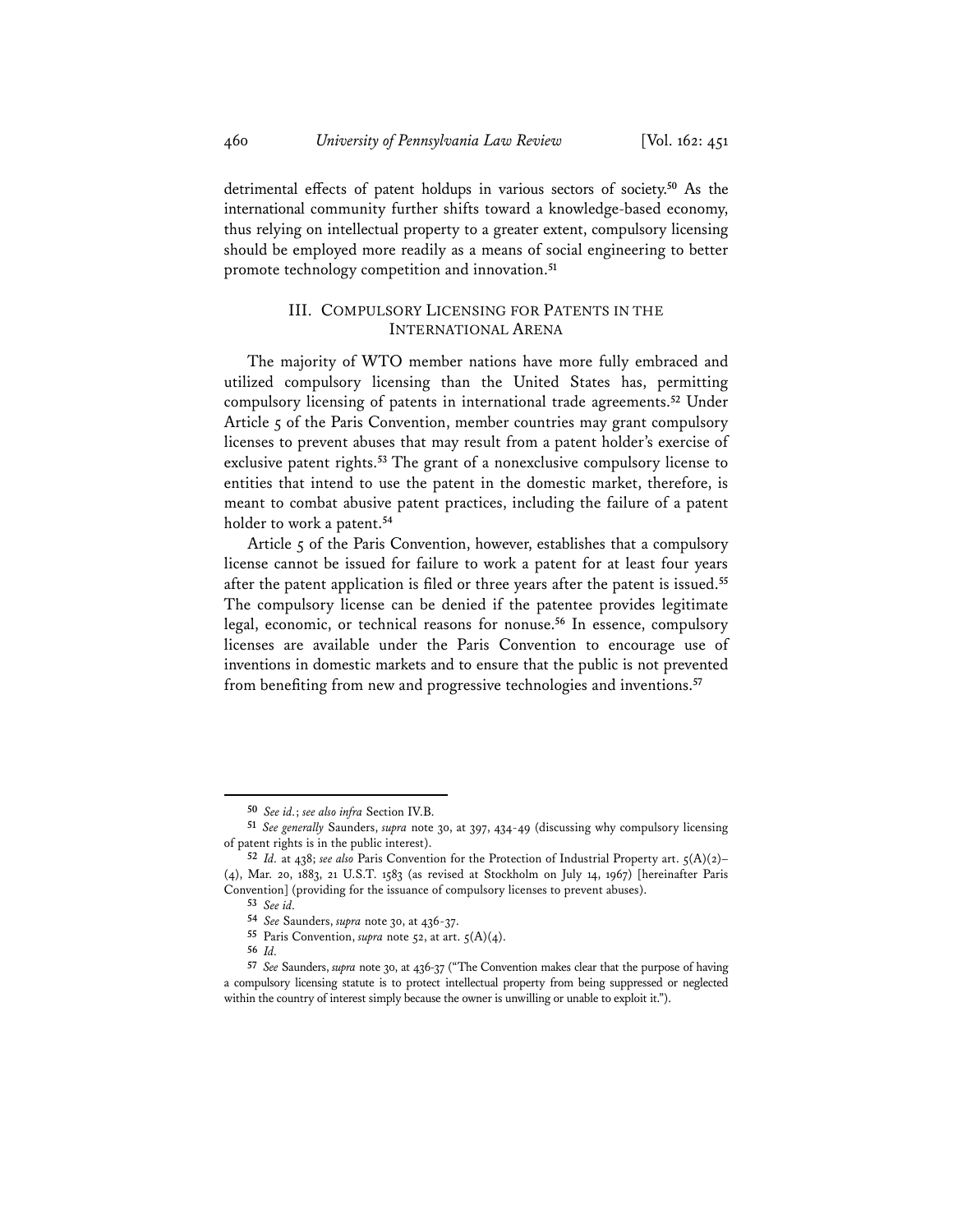### A. *Trade-Related Aspects of Intellectual Property Rights (TRIPS)*

In 1993, the Uruguay Round of the General Agreements on Tariffs and Trade established the TRIPS Agreement,**<sup>58</sup>** which ultimately led to the adoption of the twenty-year patent term in the United States.**<sup>59</sup>** More important, however, it acknowledged that member countries are permitted to use certain patents without the rights holder's authorization, within limits, when necessary "to protect public health and nutrition, . . . to promote the public interest in sectors of vital importance . . . [, and] to prevent the abuse of intellectual property rights."**<sup>60</sup>** Such abuse may include a patentee's imposition of unreasonable terms or engagement in practices that could "adversely affect the international transfer of technology."**<sup>61</sup>**

TRIPS does place some limits on compulsory licensing: "Members may provide limited exceptions to the exclusive rights conferred by a patent, provided that such exceptions do not unreasonably conflict with a normal exploitation of the patent and do not unreasonably prejudice the legitimate interests of the patent owner, taking account of the legitimate interests of third parties."**<sup>62</sup>** Specifically, a compulsory license is grantable, in addition to other requirements, if (1) authorization is considered on the individual merits; (2) the applicant has made efforts to obtain a license from the patentee on reasonable commercial terms, and such efforts have failed within a reasonable period of time; (3) the compulsory license is nonexclusive and nonassignable; (4) it is primarily for use in the domestic market; and (5) the patentee receives "adequate remuneration" based on the economic value of the nonexclusive license that is to be granted.**<sup>63</sup>** Further, the "legal validity" of any decision authorizing unlicensed use of a patented invention and establishing the requisite royalty rate must be subject to judicial review or other independent review in the member state's jurisdiction.**<sup>64</sup>**

#### B. *International Use and Acceptance of Compulsory Licensing*

Consistent with the provisions of the Paris Convention and the TRIPS Agreement, "the overwhelming majority of countries that belong to the [WTO] have enacted compulsory licensing as part of their patent laws."**<sup>65</sup>**

 **58** *See generally* TRIPS, s*upra* note 11.

**<sup>59</sup>** Yosick, *supra* note 19, at 1285.

**<sup>60</sup>** TRIPS, *supra* note 11, at art. 8.

**<sup>61</sup>** *Id.*

**<sup>62</sup>** *Id.* at art. 30.

**<sup>63</sup>** *Id.* at art. 31(a), (b), (e), (f) & (h).

**<sup>64</sup>** *See id.* at art. 31(i)–(j).

**<sup>65</sup>** Saunders, *supra* note 30, at 438-39.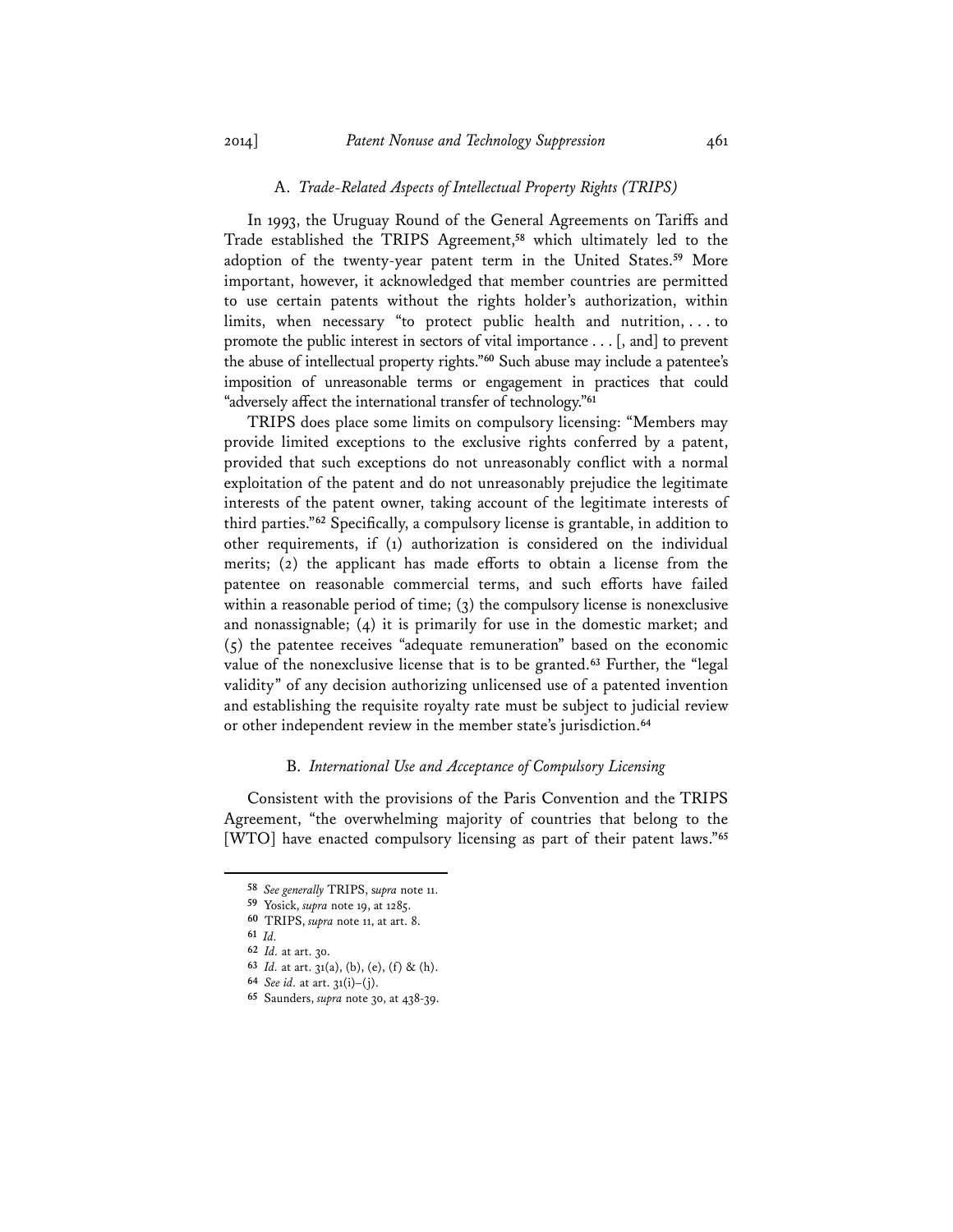Additionally, "some countries resort to compulsory licensing as a remedy for antitrust or misuse."**<sup>66</sup>** Countries have turned to compulsory licensing for food, medicine, and other patents to overcome such market failures as rights holders blocking dependent or improvement patents through anticompetitive or strategic company behavior or refusing altogether to work or license their patents.**<sup>67</sup>** These countries have permitted compulsory licensing for these types of inventions for a variety of reasons: "to protect national security by ensuring an adequate supply of medicine, especially to combat devastating diseases like AIDS; to avoid the high costs of new drugs which developing countries cannot afford; and to encourage the retention of scientists and the development of a local pharmaceutical industry."**<sup>68</sup>**

Further, powerful and developed countries such as the United Kingdom permit compulsory licensing in a variety of situations outside the pharmaceutical context. Such licensing is permitted when a patentee refuses to license its patent on reasonable terms or its refusal to license prejudices "the establishment or development of commercial or industrial activities in the United Kingdom."**<sup>69</sup>** In Japan, compulsory licensing is permitted when a patent has not been worked for three years and where working is "particularly necessary for the public interest."**<sup>70</sup>** As the Indian pharmaceutical industry developed, compulsory licensing was utilized to encourage the local working of inventions for the benefit of the domestic economy.**<sup>71</sup>** Lastly, Germany continues to allow compulsory licensing if "(1) the person seeking a license has unsuccessfully endeavored during a reasonable period of time to obtain from the patentee consent to use the invention under reasonable conditions usual in trade; and (2) public interest commands the grant of a compulsory

**<sup>66</sup>** *Id.* For more information regarding the U.S. patent misuse doctrine, see generally 35 U.S.C. § 271(d) (2006).

**<sup>67</sup>** *See* Black, *supra* note 23, at 404 ("[M]any countries will allow compulsory licensing for certain technologies related to food production and drugs . . . ."); *cf. id.* at 429-30 (discussing the failure of market solutions with respect to licensing in the life sciences industry).

**<sup>68</sup>** Yosick, *supra* note 19, at 1289; *see also* Black, *supra* note 23, at 401 ("Unlike the United States, these societies weigh the social right to use certain forms of technologies more heavily than a patentee's right to deny the technology to the public.").

**<sup>69</sup>** Patents Act, 1977, c. 37, § 48(a)(3)(d) (U.K.).

**<sup>70</sup>** [Tokkyohō] [Patent Act], Act No. 121 of 1959 (as amended up to Act No. 63 of 2011), art. 83, para. 1, art. 93, para. 1 (Japan) *translated in* WORLD INTELLECTUAL PROPERTY ORGANIZATION LEX, *available at* www.wipo.int/wipolex/en/text.jsp?file\_id=299486.

**<sup>71</sup>** For a more thorough discussion of India's use of compulsory licensing and the changes that have resulted from TRIPS, see Srividhya Ragavan, *Of the Inequals of the Uruguay Round*, 10 MARQ. INTELL. PROP. L. REV. 273, 290-92 (2006) ("The compulsory license provision and the government's ability to issue licenses of right were meant to facilitate local manufacturing of inventions.").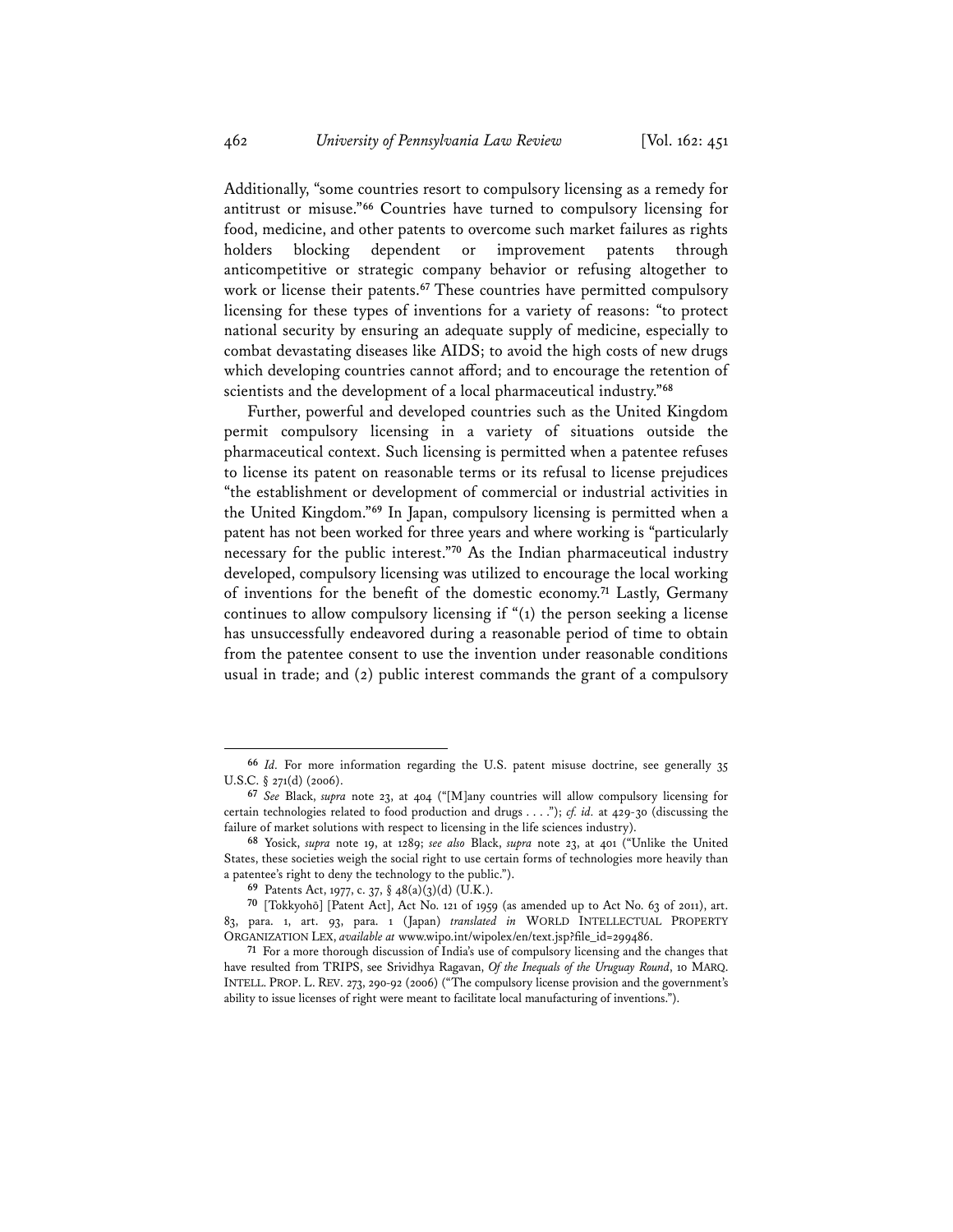license."**<sup>72</sup>** Compulsory licenses will be granted to "ensure an adequate supply of the patented product to the domestic market" where, in addition

to the above criteria, the "patentee does not work the patented invention or does not work it predominantly in Germany."**<sup>73</sup>** Most WTO countries, in fact, have recognized the importance and benefits of using compulsory licensing to correct market failures and ensure the efficient progression of society.**<sup>74</sup>**

#### C. *The United States' Reaction*

United States industry participants have adamantly opposed the use of compulsory licensing, claiming that if governments allow compulsory licenses to be issued, companies will be incapable of recouping the billions of dollars spent on the research and development necessary for innovation and production.**<sup>75</sup>** Despite acceptance of compulsory licensing in limited circumstances by the vast majority of WTO members, the U.S. Congress has several times attempted and failed to pass a general compulsory licensing bill.**<sup>76</sup>** In 1973, the Hart Bill was proposed, which not only would have established the foundation for compulsory licensing of patents related to "public health, safety, energy, or protection of the environment," but also would have granted a compulsory license for any patent that went unworked within three years of issuance or within four years of the application's filing date.**<sup>77</sup>** This bill, as well as many other proposals in recent years, ultimately failed in the face of strong opposition from technology-heavy industries and patent practitioners.**<sup>78</sup>** As a result, Congress continues to neglect the problems of technology suppression and unworked patents.**<sup>79</sup>**

**<sup>72</sup>** *See* Patentgesetz [PatG] [Patent Act], May 5, 1936, BGBL. I, last amended by Gesetz [G], Jul. 31, 2009, BGBL. I at 2521, art. 24 (Ger.), *translated in* WORLD INTELLECTUAL PROPERTY ORGANIZATION LEX, *available at* www.wipo.int/wipolex/en/text.jsp?file\_id=238776.

**<sup>73</sup>** *Id.* 

**<sup>74</sup>** *See* Yosick, *supra* note 19, at 1289-90.

**<sup>75</sup>** *See id.* at 1276 ("Although common in other countries, including Japan, Germany, and the United Kingdom, [compulsory licensing] is rarely applied in the United States."). *But see* Black, *supra* note 23, at 403 (explaining that, in the United States, "the government may 'march-in' if a producer cannot meet the public health needs," and that "doctors and hospitals are granted immunity from damages for infringing medical patents used to care for patients").

**<sup>76</sup>** Saunders, *supra* note 30, at 439-40.

**<sup>77</sup>** *See* S. 814, 94th Cong. § 7 (1975) (declaring it "an unfair act or practice . . . for the owner of a United States patent, or any licensee having sublicensing rights thereunder, to refuse or fail to license such patent . . . to any applicant in the United States on reasonable and nondiscriminatory terms, when the effect of such refusal or failure may be substantially to lessen actual or potential commerce"); *see also* Yosick, *supra* note 19 at 1278 (discussing the opposition to and failure of the Hart Bill and similar legislation).

**<sup>78</sup>** *See* Yosick, *supra* note 19, at 1278.

**<sup>79</sup>** *See id.* at 1278-79 (chronicling the absence of compulsory licensing legislation).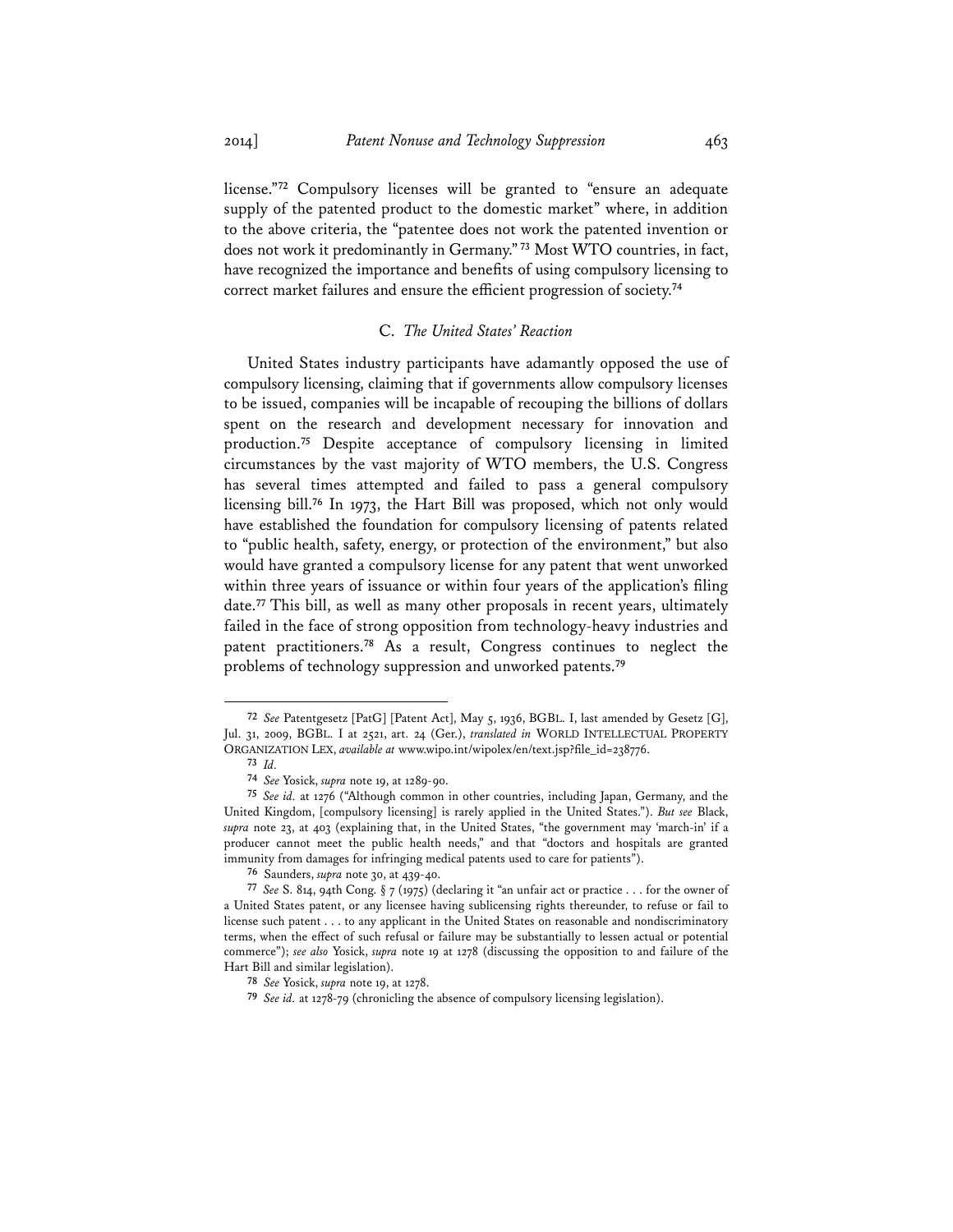## IV. U.S. OPPOSITION TO COMPULSORY LICENSING

While the United States has turned to compulsory licensing in certain limited circumstances, the government has generally abhorred the limiting of intellectual property rights and patent monopolies.**<sup>80</sup>** Critics of compulsory licensing argue that the threat of compelled use and the weakening of patent rights would reduce individuals' and companies' incentives to develop and disclose new inventions for the benefit of society.**<sup>81</sup>** They fear that the main purpose of the patent system, to promote innovation and encourage disclosure of inventions, would be undermined.**<sup>82</sup>** Additional arguments against compulsory licensing have ranged from claims that there is no evidence of wrongful suppression of patented technology under the current system to characterization of compulsory licensing as "socialism run rampant."**<sup>83</sup>** Some even believe that compulsory licensing "strikes at the very foundation of the patent system."**<sup>84</sup>**

However, numerous studies have cast doubt on these critiques and predictions.**<sup>85</sup>** Some scholars have noted that compulsory licensing can

**82** As Professor Oppenheimer explained,

The fundamental exchange required by utility patent law is the inventor's surrender of a trade secret in exchange for the patent, promoting progress . . . by putting the public in possession of information that the inventor could have withheld and giving the inventor the incentive of an assured term of exclusive control over the invention.

Max Stul Oppenheimer, *The Time and Place for "Technology-Shifting" Rights*, 14 MARQ. INTELL. PROP. L. REV. 269, 285 (2010) (citations omitted).

**83** Yosick, *supra* note 19, at 1278 (citation and internal quotation marks omitted).

**84** STAFF OF SUBCOMM. ON PATENTS, TRADEMARK & COPYRIGHTS, S. COMM. ON THE JUDICIARY, 85TH CONG., 2D SESS., STUDY NO. 12, COMPULSORY LICENSING OF PATENTS—A LEGISLATIVE HISTORY 9-10 (Comm. Print 1958).

**85** *See* F.M. SCHERER, THE ECONOMIC EFFECTS OF COMPULSORY PATENT LICENSING (1977) (discussing the economic impact of compulsory patent licensing schemes on businesses); F.M. Scherer, *Comment*, *in* COMPETITION POLICY AND INTELLECTUAL PROPERTY RIGHTS IN THE KNOWLEDGE-BASED ECONOMY 104, 105-108 (Robert D. Anderson & Nancy T. Gallini eds., 1998) (analyzing the relationship between R&D expenditures and compulsory licensing and finding that, contrary to expectations, there was "a statistically significant elevation of . . . R&D" in "companies subjected to compulsory licensing"); *see also* Yosick, *supra* note 19, at 1292 (explaining that the arguments that compulsory licensing would erode the foundation of the patent system, "however, overestimate the effects of a compulsory licensing system and would occur only in a system that grants licenses very liberally"). *But see* C.T. TAYLOR & Z.A. SILBERSTON, THE ECONOMIC IMPACT OF THE PATENT SYSTEM 349-50 (1973) (concluding that a narrowly tailored

**<sup>80</sup>** *See id.* at 1277 ("The U.S. patent system has generally been hostile toward the practice of compulsory licensing.").

**<sup>81</sup>** *See* Saunders, *supra* note 30, at 438 n.289 ("The premise here is that invention and innovation would be reduced without the reward of a twenty-year term of exclusivity. . . . [T]his position is bound closely with the linkage of patent protection to property rights theory."); Yosick, *supra* note 19, at 1291-92 (discussing arguments that compulsory licensing would discourage innovation by decreasing the return on investment, and would encourage secrecy to avoid licensing).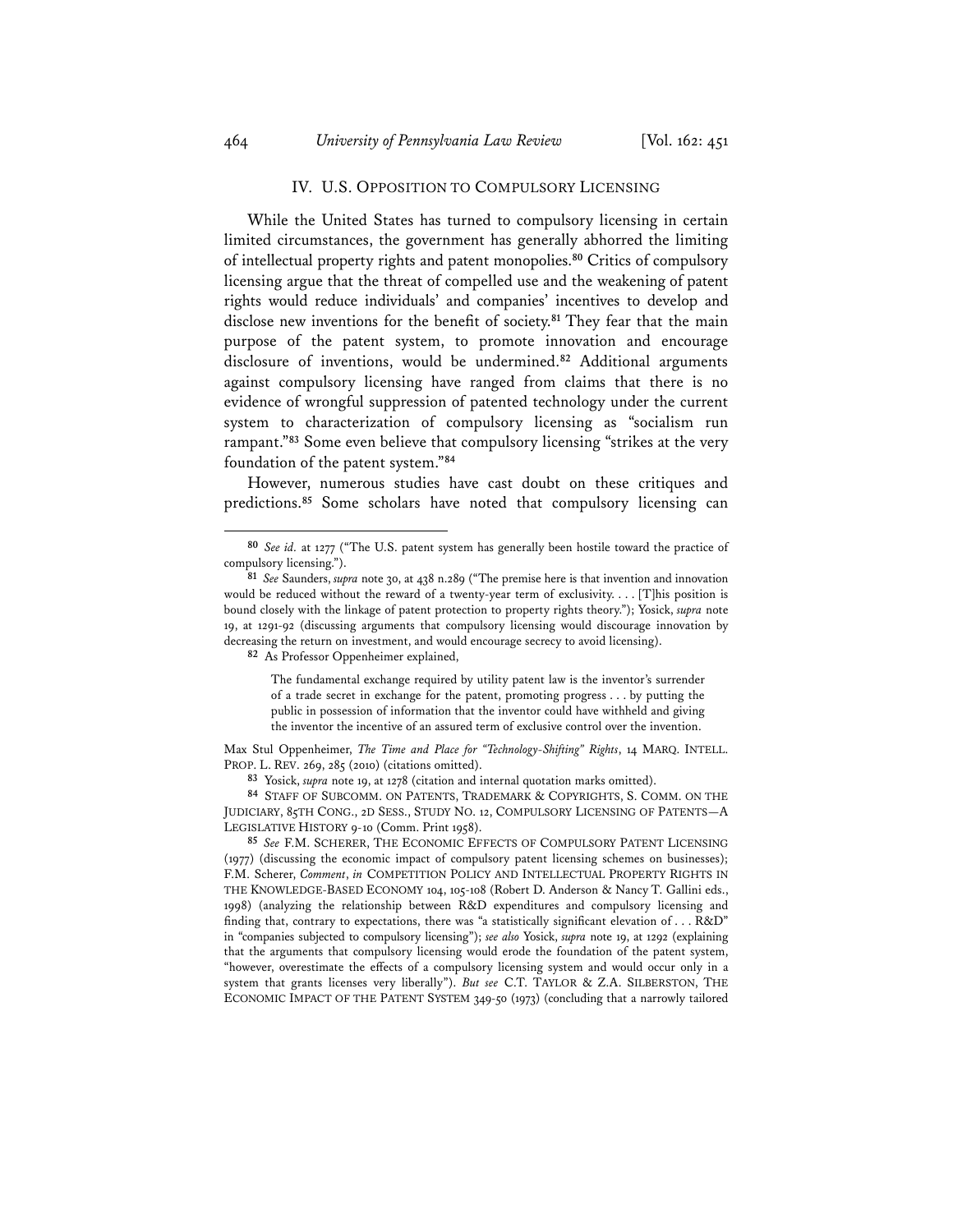actually provide a strong incentive for patentees and interested licensees to better use patents that otherwise would not be commercialized.**<sup>86</sup>** Additionally, not only can compulsory licensing serve a market-channeling function, but it also prevents high transaction costs and bilateral monopolies from thwarting beneficial technology transactions. A limited and controlled threat of compulsory licensing could encourage parties to eventually come to an agreement themselves rather than resort to costly litigation or nonworking of the patent.**<sup>87</sup>** The Atomic Energy Act contains a provision for compulsory licensing of inventions in the public interest related to atomic energy,**<sup>88</sup>** and the Clean Air Act contains a similar provision for inventions related to air pollution.**<sup>89</sup>**Thus, it seems that legislators are open to considering compulsory licensing when the provisions are narrowly tailored and for the public interest.

#### A. *The Development of U.S. Patent Jurisprudence*

Nineteenth-century courts recognized and embraced compulsory licensing for patents in a wide array of circumstances. Early federal court decisions recognized that "under a patent which gives a patentee a monopoly, he is bound either to use the patent himself or allow others to use it on reasonable or equitable terms."**<sup>90</sup>** Focusing on the primary purpose of patents, other courts recognized that a patentee that "refuses to allow others to make useful [inventions] is not within the spirit of the provision of the constitution which assigns as a reason for securing exclusive rights to authors and inventors a desire to promote the progress of science and the useful arts."**<sup>91</sup>**

When the issue finally reached the Supreme Court in the early twentieth century, however, a landmark decision validated patent nonuse as a legitimate

compulsory licensing regime would slightly discourage patenting and disclosure and would have only a marginal impact on the U.K. economy, while significantly lowering R&D across several sectors of the economy).

**<sup>86</sup>** Saunders, *supra* note 30, at 441 (noting that compulsory licensing "may also introduce dynamic efficiencies by reducing expenditures on uneconomic invent-around R&D"); Yosick, *supra* note 19 at 1293-1301 (arguing that compulsory licensing would be particularly effective at encouraging domestic use of patents and resolving "blocking patents").

**<sup>87</sup>** *See* Yosick, *supra* note 19 at 1293-98 (discussing the societal consequences incurred when parties with overlapping patent claims fail to effectuate beneficial transactions or resort to litigation to settle licensing disputes).

**<sup>88</sup>** 42 U.S.C. § 2183 (2006 & Supp. V 2012).

**<sup>89</sup>** *Id.* § 7608 (2006 & Supp. V 2012).

**<sup>90</sup>** Hoe v. Knap, 27 F. 204, 212 (C.C.N.D. Ill. 1886).

**<sup>91</sup>** Ewart Mfg. Co. v. Baldwin Cycle-Chain Co., 91 F. 262, 265 (D. Mass. 1898) (internal quotation marks omitted).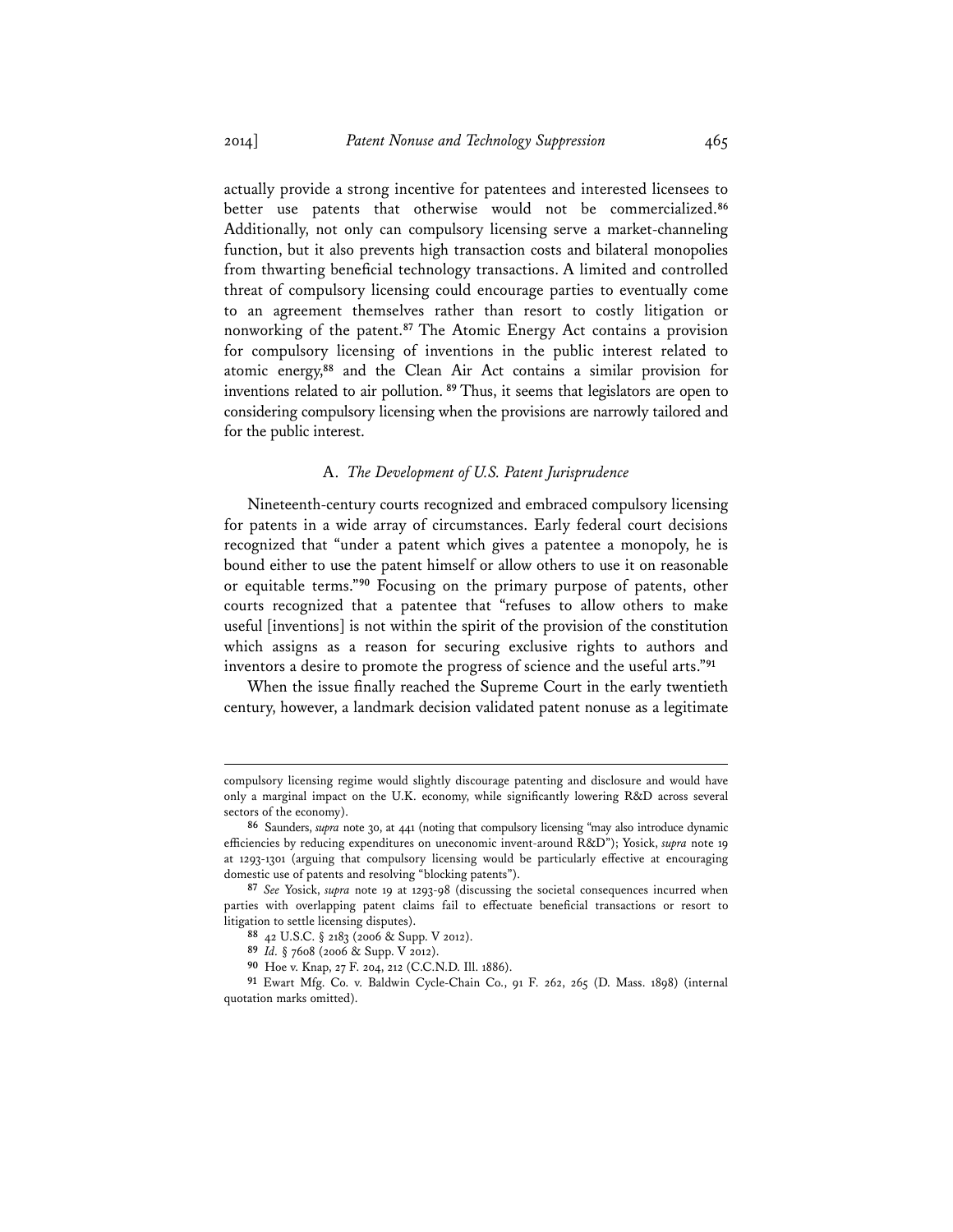exercise of patent rights.**<sup>92</sup>** In subsequent decades, the Court consistently recognized that a patentee is not obligated to use or allow others to use a patent.**<sup>93</sup>** Over the past century, American companies have strategically utilized patents to suppress competing technologies that could have potentially changed the way consumers live.**<sup>94</sup>** Toward the latter part of the twentieth century, the Supreme Court suggested that the public interest may provide a basis for compulsory licensing, but this occurred in the unique context of antitrust violations.**<sup>95</sup>** The Department of Justice Antitrust Division and the Federal Trade Commission often condition approval of large mergers on the licensing of certain patents to competitors.**<sup>96</sup>** However, for the most part, patent suppression and nonuse has become an accepted intellectual property practice, despite its potential to drastically harm the public.

# B. *Signs of Hope*

With the recent international expansion of patent rights and the United States' position at the forefront of intellectual property rights development, several Supreme Court Justices have revealed a newfound recognition of the dangers inherent in the U.S. patent system.**<sup>97</sup>** One such danger stems from

 **92** The Supreme Court explained,

As to the suggestion that competitors were excluded from the use of the new patent, we answer that such exclusion may be said to have been of the very essence of the right conferred by the patent, as it is the privilege of any owner of property to use or not use it, without question of motive.

Cont'l Paper Bag Co. v. E. Paper Bag Co., 210 U.S. 405, 429 (1908).

**<sup>93</sup>** *See, e.g.*, Hartford-Empire Co. v. United States, 323 U.S. 386, 432 (1945) ("[A patentee] has no obligation either to use [the patent] or to grant its use to others."); Special Equipment Co. v. Coe, 324 U.S. 370, 378-79 (1945) ("This Court has consistently held that failure of the patentee to make use of a patented invention does not affect the validity of the patent."); Woodbridge v. United States, 263 U.S. 50, 55 (1923) (noting that "a patentee is not obliged either to make, use or vend his invention during the period of his monopoly" (citations omitted)); Crown Die & Tool Co. v. Nye Tool & Mach. Works, 261 U.S. 24, 34 (1923) (asserting as a "clearly established principle[]" the idea that Congress has not placed an "express statutory imposition upon the patentee . . . to make, use or vend his patented invention as a condition of receiving his patent").

**<sup>94</sup>** *See* Sichelman, *supra* note 20, at 358 (explaining the dangers of technology suppression, noting that "[i]f an original patentee can block subsequent product improvements by others, there will be diminished *ex ante* incentives for others" to innovate and provide new products to consumers).

**<sup>95</sup>** *See generally* United States v. Glaxo Grp. Ltd., 410 U.S. 52 (1973) (recognizing compulsory licensing at reasonable royalty rates as a permissible antitrust remedy).

**<sup>96</sup>** Saunders, *supra* note 30, at 447.

**<sup>97</sup>** *See, e.g.*, eBay Inc. v. MercExchange, L.L.C., 547 U.S. 388, 396-97 (2006) (Kennedy, J., concurring) (noting that injunctive relief may not always serve the public interest because "[a]n industry has developed in which firms use patents not as a basis for producing and selling goods but, instead, primarily for obtaining licensing fees").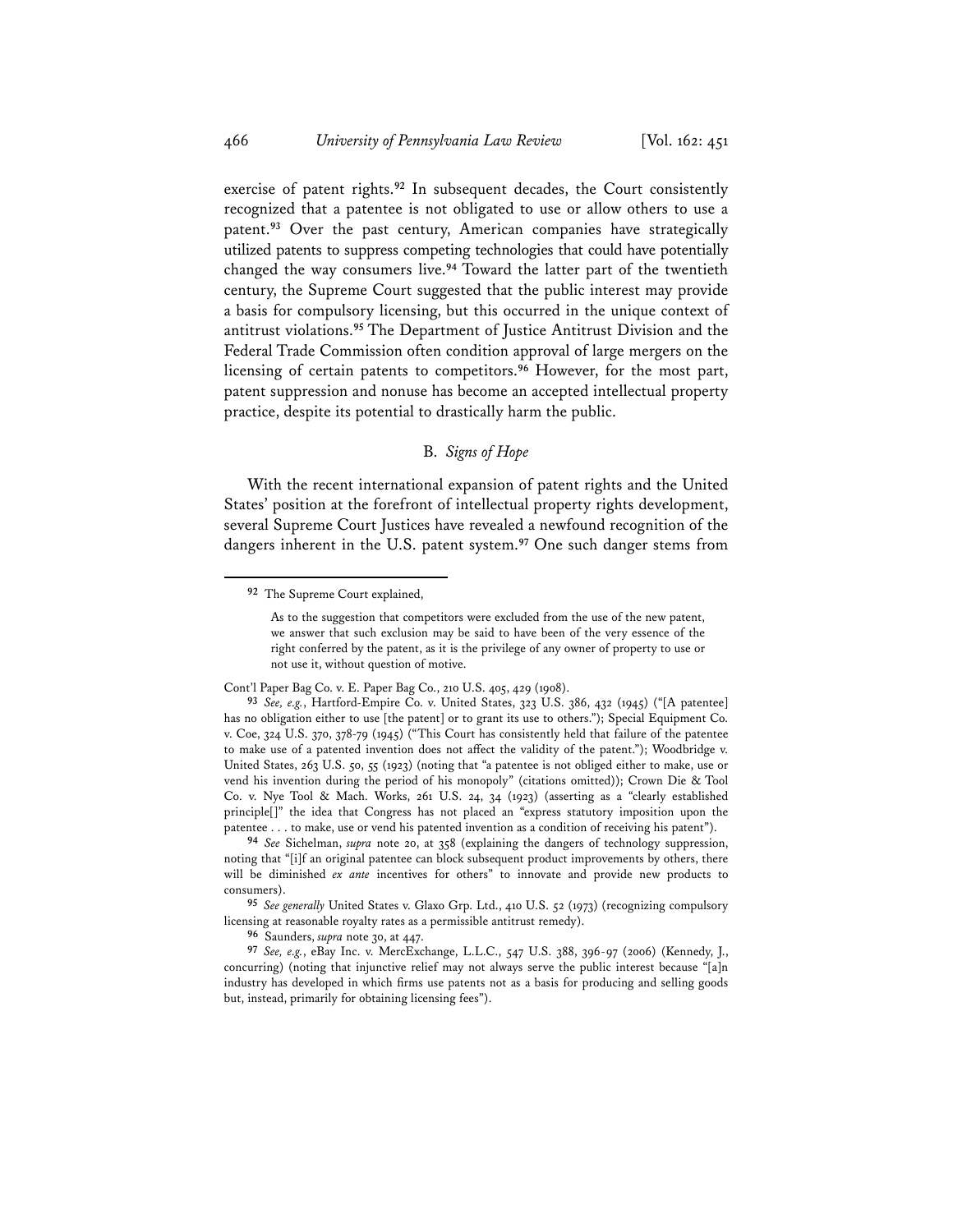the numerous nonpracticing entities that have profited greatly over the past few decades. Nonpracticing entities do not bring products to market; rather, they derive revenue from patents by enforcing their intellectual property rights against alleged infringers.**<sup>98</sup>** As a result, patent holdups**<sup>99</sup>** have increasingly affected technology-heavy industries, as nonpracticing entities threaten and coerce parties into licensing patents or exiting the market to avoid engaging in costly, high-stakes litigation.**<sup>100</sup>**

Courts have therefore begun to embrace the wide discretion available to them in remedying patent infringement. Until the early twenty-first century, courts in the vast majority of circumstances granted permanent injunctions for patent infringement, whether or not the patentee had been using or commercializing the invention.**<sup>101</sup>** But following the Supreme Court's decision in *eBay Inc. v. MercExchange, L.L.C.*, **<sup>102</sup>** federal courts have begun adopting a compulsory license doctrine that largely follows the Second Circuit and Justice Kennedy's concurring approach.**<sup>103</sup>**

The *eBay* majority decision established that courts should apply the traditional four-factor test for injunctive relief in cases of patent infringement.**<sup>104</sup>** Of particular note is Justice Kennedy's concurrence, which advocates strongly against automatically affirming a patentee's absolute right to exclude through injunctions in cases of nonpracticing patentees.**<sup>105</sup>** When patent holders attempt to leverage the threat of a court-issued injunction into a presuit settlement, Kennedy urges courts instead to grant damages of

**<sup>98</sup>** *See* Broder, *supra* note 25, at 572 ("[Nonpracticing] entities arguably invest nothing in the innovation, except the cost of acquiring the patent and the cost of pursuing potential infringers.").

**<sup>99</sup>** Patent holdups occur when companies cannot produce certain products because they "read on" a patent that the patentee refuses to license. Troy L. Gwartney, Note, *Harmonizing the Exclusionary Rights of Patents with Compulsory Licensing*, 50 WM. & MARY L. REV. 1395, 1403 (2009); *see also id.* at 1436 (citing study results finding that "[n]onpracticing entities file 30-40% of all patent suits in the computing and electronics industries" (alteration in original)).

**<sup>100</sup>** *See generally eBay*, 547 U.S. at 395-97 (Kennedy, J., concurring).

**<sup>101</sup>** *See id.* at 391 (majority opinion) (noting the "general rule that courts will issue permanent injunctions against patent infringement absent exceptional circumstances" (quoting MercExchange, L.L.C. v. eBay, Inc., 401 F.3d 1323, 1339 (Fed. Cir. 2005))).

**<sup>102</sup>** 547 U.S. 388.

**<sup>103</sup>** *See, e.g.*, Innogenetics, N.V. v. Abbott Labs., 512 F.3d 1363, 1380-81 (Fed. Cir. 2008) (approving a reasonable royalty award and vacating an injunction); Paice LLC v. Toyota Motor Corp., 2006 U.S. Dist. LEXIS 61600, at \*11-15 (E.D. Tex. Aug. 16, 2006) (determining that a reasonable royalty would be adequate compensation and refusing to assume irreparable harm for an injunction); *see also* Jaideep Venkatesan, *Compulsory Licensing of Nonpracticing Patentees After* eBay v. MercExchange, 14 VA. J.L. & TECH. 26, 31 (2009) ("These courts have decided, though not always expressly, that a nonpracticing patentee is entitled only to the royalty it would have earned had the parties executed a license . . . .").

**<sup>104</sup>** *See eBay*, 547 U.S. at 391-93.

**<sup>105</sup>** *See id.* at 395-97 (Kennedy, J., concurring).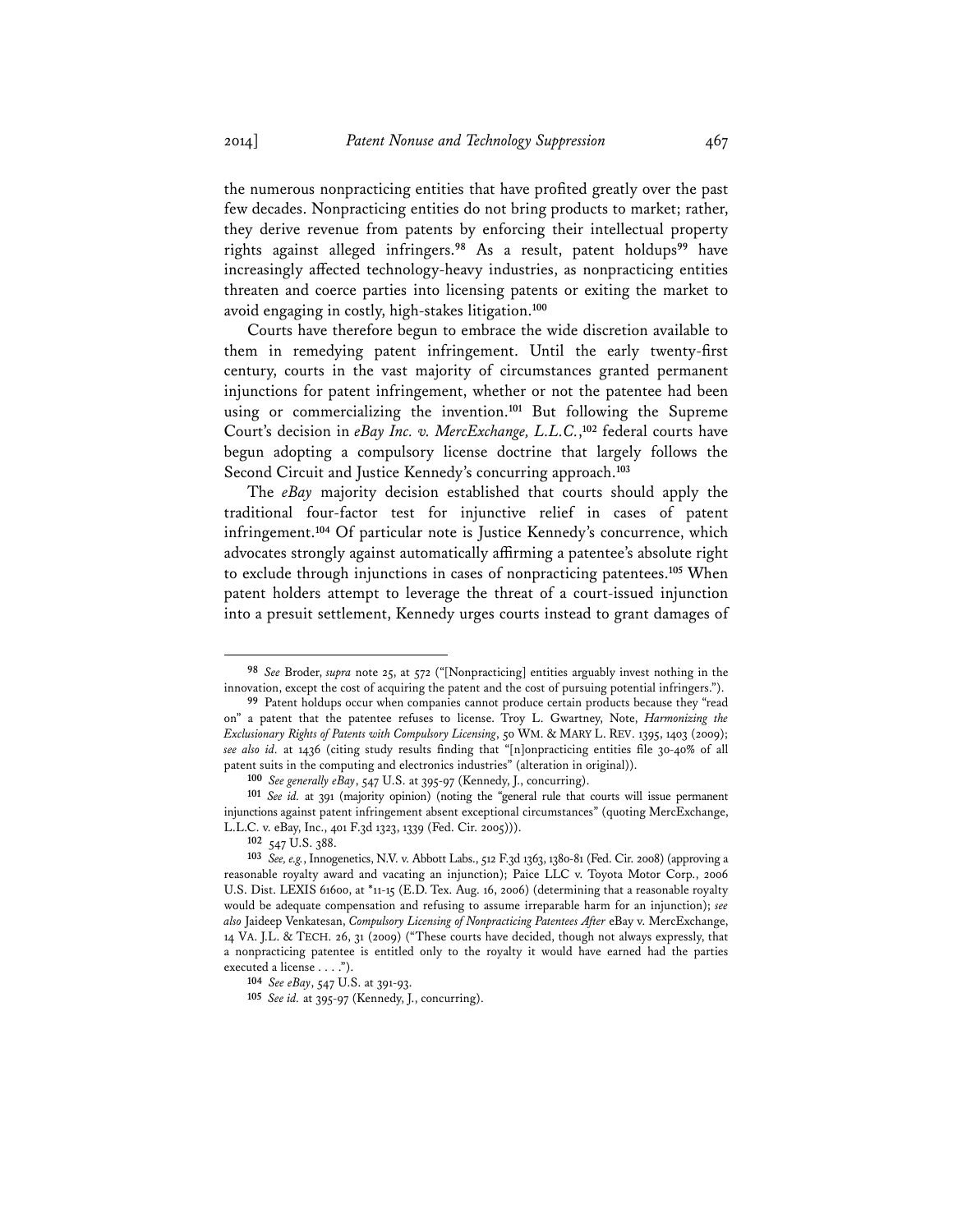reasonable royalties.**<sup>106</sup>** In response to Justice Kennedy and others' belief that royalties and damages may be sufficient to adequately compensate aggrieved patentees, lower courts, including the Federal Circuit,**<sup>107</sup>** have begun to embrace compulsory licensing by regularly denying injunctive relief to nonworking patent holders.**<sup>108</sup>**

The Supreme Court thus signaled that strategic and detrimental patent enforcement behavior should not be tolerated when it stands in sharp opposition to the public interest. This Comment contends that compulsory licensing can ensure that individuals will still be compensated for their investments and inventive labor through the establishment of a reasonable royalty rate, while efficient commercialization practices and increased use of emerging technologies will benefit society.**<sup>109</sup>** It may be wise for the federal government to heed the Supreme Court's wisdom, as well as the practices of the majority of foreign nations, and recognize the value of compulsory licensing in today's world.

#### V. COMPULSORY LICENSING TO ENSURE SOCIETAL PROGRESS

The incentives created by the patent system and the public's interest in technological progress and competition must be better aligned. The United States' acceptance and limited use of compulsory licensing serves as a powerful example of the proper way to limit a patentee's right to exclude. Congress, therefore, should reorient its view of patent law and once again focus on the development of science and the useful arts while protecting the proper incentive level for inventors.**<sup>110</sup>**

**<sup>106</sup>** *Id.*

**<sup>107</sup>** *See, e.g.*, Paice LLC v. Toyota Motor Corp., 504 F.3d 1293, 1313-15 (Fed. Cir. 2007) ("Under some circumstances, awarding an ongoing royalty for patent infringement in lieu of an injunction may be appropriate.").

**<sup>108</sup>** For a further discussion of the lower courts' decisions embracing this approach, see Venkatesan, *supra* note 103, at 39-40. *See also* Daniel J. Iden, Note, *Combating Joint Ventures in Suppression: Taking Inventory of the Legal Arsenal*, 96 MINN. L. REV. 278, 290-91 (2011) (noting that "consideration of public interest when . . . determining whether or not to apply a compulsory licensing regime . . . seems to have found some traction among courts, at least in effect," following *eBay*).

**<sup>109</sup>** *Cf.* Sichelman, *supra* note 20, at 363 ("[A]bout only 5% of issued patents are licensed for a royalty. . . . These low rates of licensing . . . are further evidence of under-commercialization.").

**<sup>110</sup>** *See* Yosick, *supra* note 19, at 1300-01 ("It is important that compulsory licensing be allowed only where truly necessary to promote the public interest, while not significantly reducing the incentive to develop new technology.").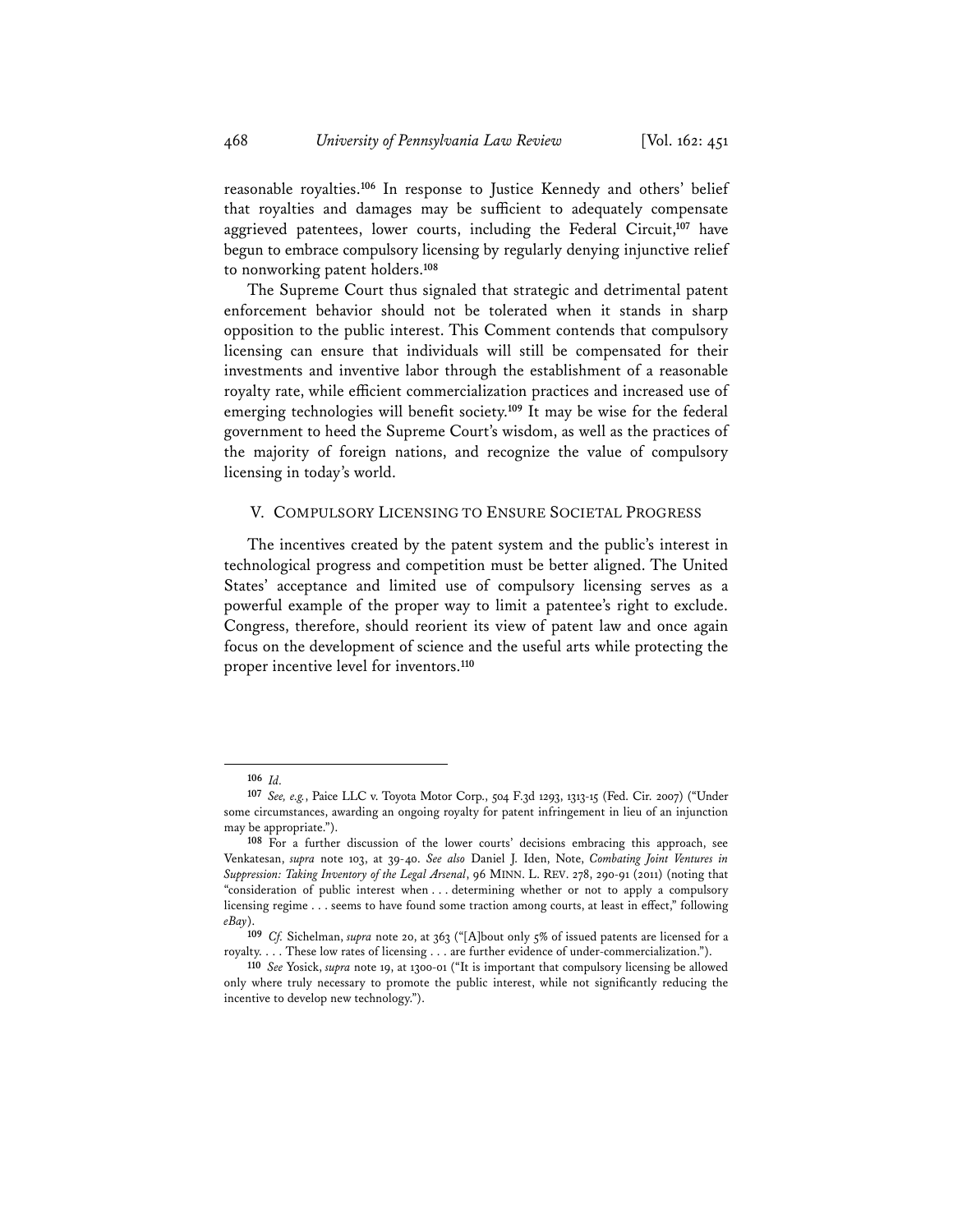#### A. *The Benefits of Compulsory Licensing*

Compulsory licensing should be imposed in only limited circumstances specifically, where overwhelming hardship to the public outweighs the benefits to the patent holder. The threat and actual imposition of a reasonable and equitable royalty rate can help overcome the high transaction costs, bilateral monopolies, and psychological failures that often prevent parties from reaching agreements.**<sup>111</sup>** Therefore, when patent holders fail to commercialize their intellectual property after a reasonable period of time, such patents should be subject to compulsory licensing for the benefit of society.**<sup>112</sup>**

Patentees who are unable or unwilling to acquire the resources necessary to bring the product to market or fail to find a suitable licensee should be subject to the market-forcing mechanism of compulsory licensing. Not only would products that would otherwise be shelved or suppressed for the patent term come to market, but they would presumably be offered at more competitive prices. The mere threat of compulsory licensing for nonuse would likely reduce the incidence of patent suppression and nonworking by persuading entities to overcome conflicts and issue licenses based on their own price valuations.**<sup>113</sup>**

Critics may argue that compulsory licensing would reduce investment in innovation by defeating inventors' ability to extract monopoly profits. But compulsory licensing would occur only in a very limited number of circumstances and only when a patentee is unable or unwilling to bring the invention to market. The ex ante incentive to invent should therefore remain strong, as few inventors consciously research, develop, and patent inventions with an already-established desire to suppress the product for the full patent term.**<sup>114</sup>** With compulsory licensing for the remainder of the patent term,

**<sup>111</sup>** *See supra* note 87 and accompanying text. Note that TRIPS requires companies to have already attempted to obtain a license from the patentee before a compulsory license can be issued. *See supra* note 63 and accompanying text.

**<sup>112</sup>** *See* Sichelman, *supra* note 20, at 406-07 ("If the invention patentee or a licensee did not commercialize by . . . roughly five to eight years after filing[ ]it seems difficult to argue that providing that opportunity to a third party willing to do so under a low, but reasonable, royalty prejudices the patentee.").

**<sup>113</sup>** *See* Eric Bond & Kamal Saggi, *Compulsory Licensing, Price Controls, and Access to Patented Foreign Products* 4 (Vanderbilt Univ. Dep't of Econ., Working Paper No. 12-00006, 2012), *available at* http://www.accessecon.com/pubs/VUECON/VUECON-12-00006.pdf ("[C]ompulsory licensing need not actually be used: the threat to issue a compulsory license can affect the behavior of patentholders  $\dots$  .").

**<sup>114</sup>** *Cf., e.g.*, Richard Tyler, *Inventor Fury as Patents Prove Too Costly to Defend*, TELEGRAPH (Mar. 8, 2012), http://www.telegraph.co.uk/finance/yourbusiness/9130815/Inventor-fury-as-patentsprove-too-costly-to-defend.html (quoting a technology broker who explained that he had "come to the view that the only reason [small- and medium-sized enterprises (SMEs)] should seek a patent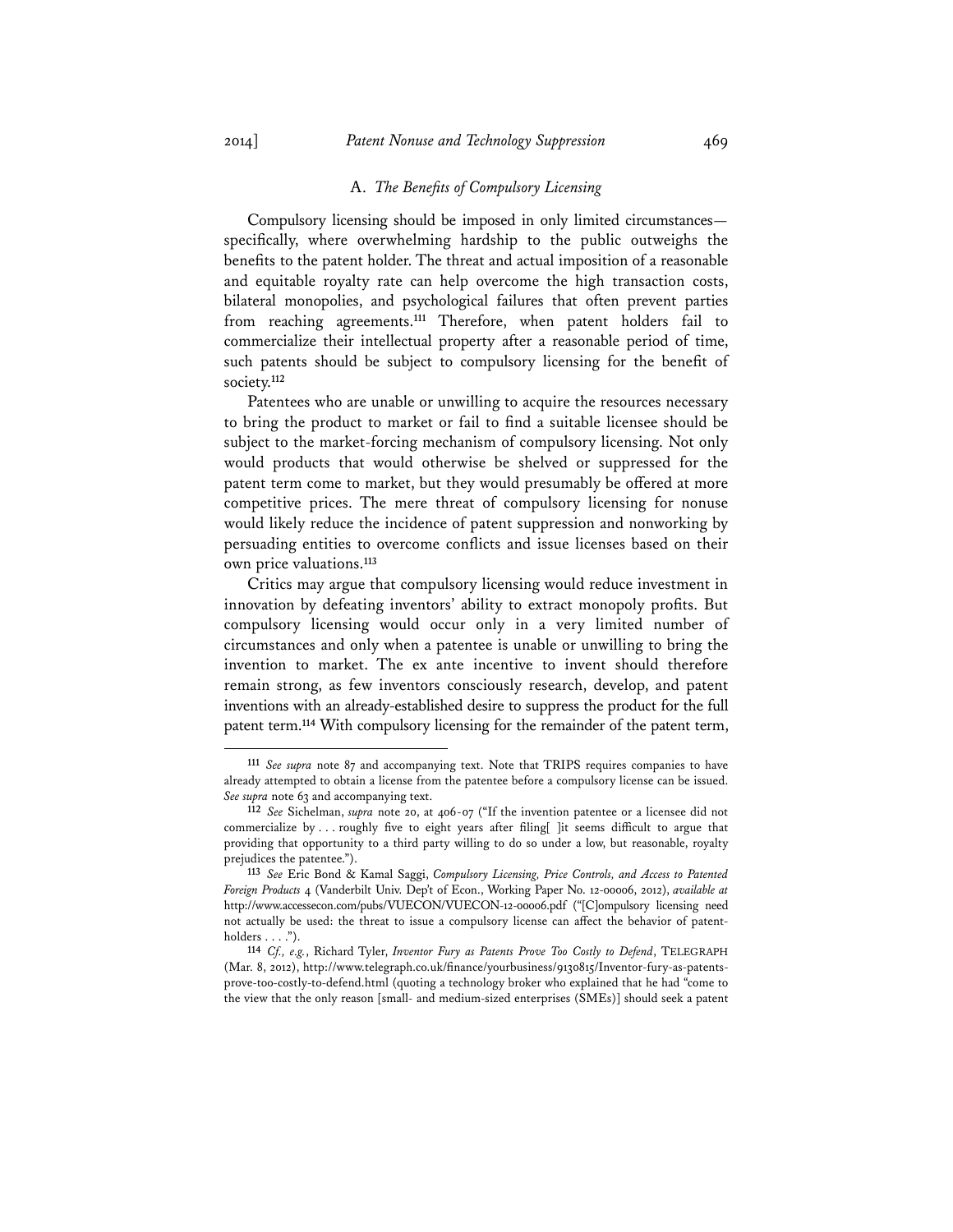rights holders would continue to reap the fruits of their labor by recouping at least some of the costs incurred during research and development.**<sup>115</sup>** In fact, establishing competitive rates without engaging in costly negotiations and incurring other transaction costs with interested licensees may lead to greater net profits for inventors.**<sup>116</sup>**

#### B. *Proposed Framework*

To ensure fairness and stability, patents should not be subject to the threat of compulsory licensing until patentees have been given a reasonable opportunity to use, commercialize, license, or assign their patents for use in the marketplace. Based on the pharmaceutical industry's passionate arguments that compulsory licensing undermines the ability to recoup the billions of dollars spent on research and development of new drugs, compulsory licensing should not be considered for the first eight years of the patent term. This safehaven period would be granted to all patents, no matter the industry, and would actually be much longer than the time limitations placed on compulsory licensing by certain countries under TRIPS.**<sup>117</sup>**

After eight years, companies should be required to file a short document or statement detailing efforts to use, develop, or commercialize the patent, by either the original patent holder or a licensee.**<sup>118</sup>** This report could be filed at the same time as payment of the patent's maintenance fees. Under the current structure, fees are due at the three-, seven-, and eleven-year marks.**<sup>119</sup>** But to better align fees with the proposed compulsory licensing framework, I recommend that both the fees and the evidence necessary to avoid compulsory licensing should be due during the eighth, eleventh, fourteenth, and seventeenth years of the patent term.

 is to create something that can be traded—hopefully to an entity who can afford to sue those who infringe it—unless the SME has deep pockets and limitless stamina").

**<sup>115</sup>** *See* Iden, *supra* note 108, at 298-99 ("One of the most compelling reasons for courts to assign compulsory licenses in cases of technology suppression is that it would make the patent available for public consumption and development while still compensating the patentee.").

**<sup>116</sup>** *See id.* at 299 ("Since others can develop or use the invention, the public is able to reap any social good able to be derived from the patent. . . . [C]ompulsory licenses might represent a reasonable compromise among the patentee, licensee, and the social good." (footnote omitted)); *see also* Sichelman, *supra* note 20, at 406-07 ("[I]n many cases, inventors would actually benefit from a fixed, low royalty rate, because it would set an enforceable reserve price for the invention, which would reduce strategic negotiation and overall bargaining costs, increasing the odds of consummating a deal.").

**<sup>117</sup>** *See supra* Section III.B.

**<sup>118</sup>** For a discussion of the implications of an annual reporting requirement or disclosure and justification to the public of nonuse, see Saunders, *supra* note 30, at 427-30.

**<sup>119</sup>** *See* 35 U.S.C. § 41(b) (2006).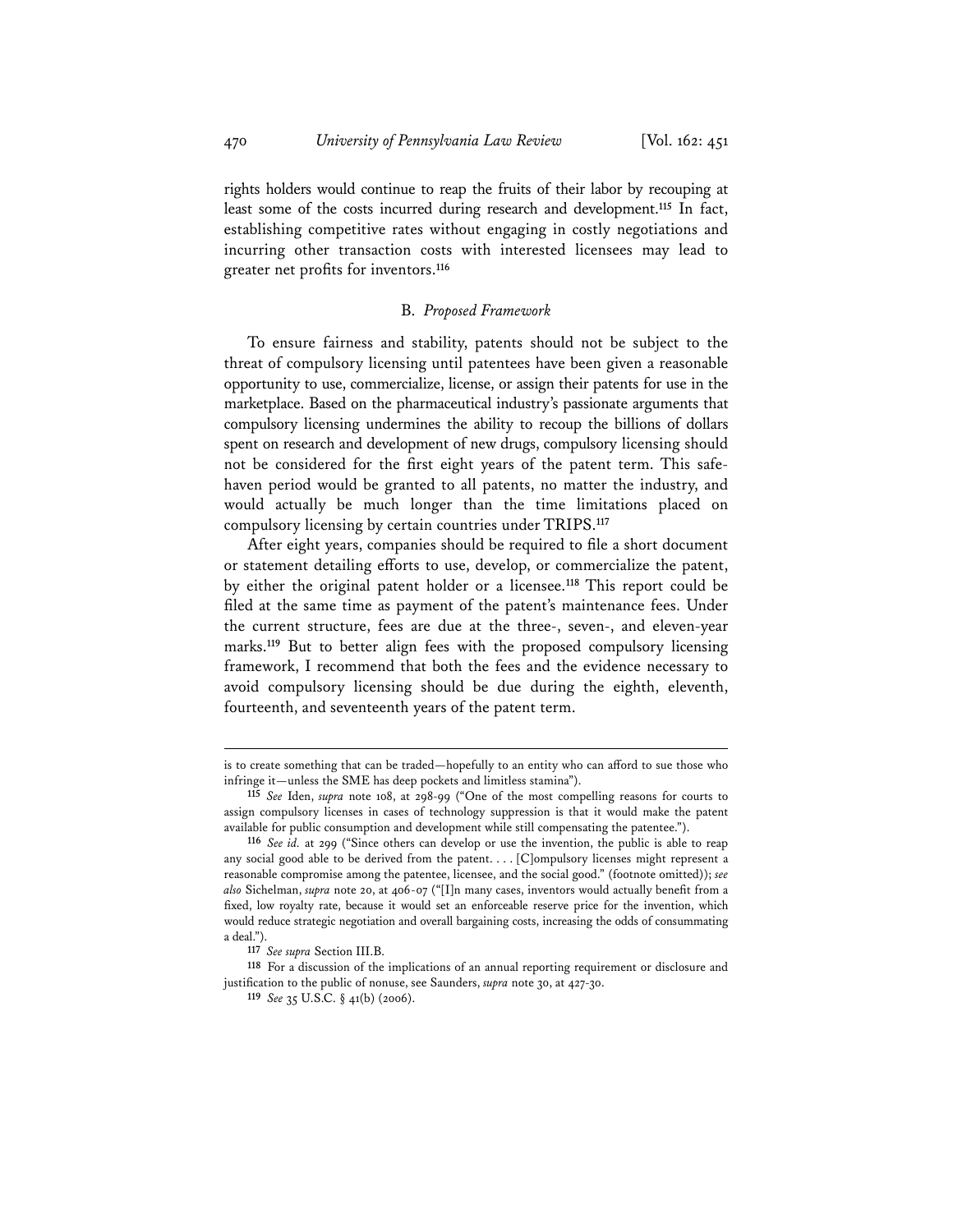The PTO would have to review these materials, which admittedly would add a heavy burden to an already overloaded system.**<sup>120</sup>** To cover this additional cost, maintenance fees should be increased above their current rates and increase with each payment period.

Upon review, the PTO would make a decision concerning whether the patent has been sufficiently worked or whether the inventor is making an effort to bring the product to market. Should the evidence submitted not meet the necessary level of proof, the PTO would refer the matter to a specialized board for a hearing to determine whether compulsory licensing should issue and at what rate. This would provide patentees with the TRIPS-required judicial review, as well as allow further evidence and expert testimony to be submitted regarding the working of the patent.

The specialized board could be created either under the jurisdiction of the Court of Appeals for the Federal Circuit or as a separate entity to deal exclusively with compulsory licensing issues. In fact, copyright law took the latter approach when the Librarian of Congress appointed three fulltime Copyright Royalty Judges to the Copyright Royalty Board (CRB) to determine compulsory licensing rates for certain works.**<sup>121</sup>**

Critics and patentees may argue that third parties and specialized boards will be unable to determine reasonable and fair royalty rates, or that patentees and interested licensees are better evaluators of the worth of patents.**<sup>122</sup>** Justice Kennedy, with three other Justices joining his concurrence, however, opined that "legal damages may well be sufficient to compensate for the infringement," suggesting that courts are capable of determining and imposing reasonable royalty rates in a variety of contexts, including patent infringement suits.**<sup>123</sup>** If a CRB-type board is established for patent compulsory licensing, greater expertise is likely to be developed. Specialized judges

**<sup>120</sup>** *See* Andrew Brandt, *Patent Overload Hampers Tech Innovation*, PCWORLD (Feb. 27, 2006), http://www.pcworld.com/article/124826/article.html (discussing the severe patent backlog facing the U.S. PTO).

**<sup>121</sup>** *See* 17 U.S.C. § 114(f) (2006) (outlining types of transmissions subject to compulsory licensing by the CRB); *id.* § 801 (2006 & Supp. V 2012) (authorizing the appointment and function of Copyright Royalty Judges). *See generally id.* § 111 (2006 & Supp. V 2012) (establishing a statutory license in secondary transmissions by cable television systems); *id.* § 112 (2006) (establishing a statutory license for ephemeral recordings used to facilitate digital transmissions); *id.* § 115 (2006 & Supp. V 2012) (establishing a statutory license for the reproduction and distribution of phonorecords of nondramatic musical works); *id.* § 118 (2006) (allowing a statutory license for the use of certain copyrighted works by noncommercial broadcasting entities); *id.* § 119 (2006 & Supp. V 2012) (establishing a statutory license for satellite retransmissions to the public for private viewing); *id.* § 122 (2006 & Supp. V 2012) (establishing a statutory license for satellite retransmissions of local television stations' broadcasts into local markets).

**<sup>122</sup>** *See* Yosick, *supra* note 19, at 1298.

**<sup>123</sup>** *See* eBay Inc. v. MercExchange, L.L.C., 547 U.S. 388, 395-97 (2006).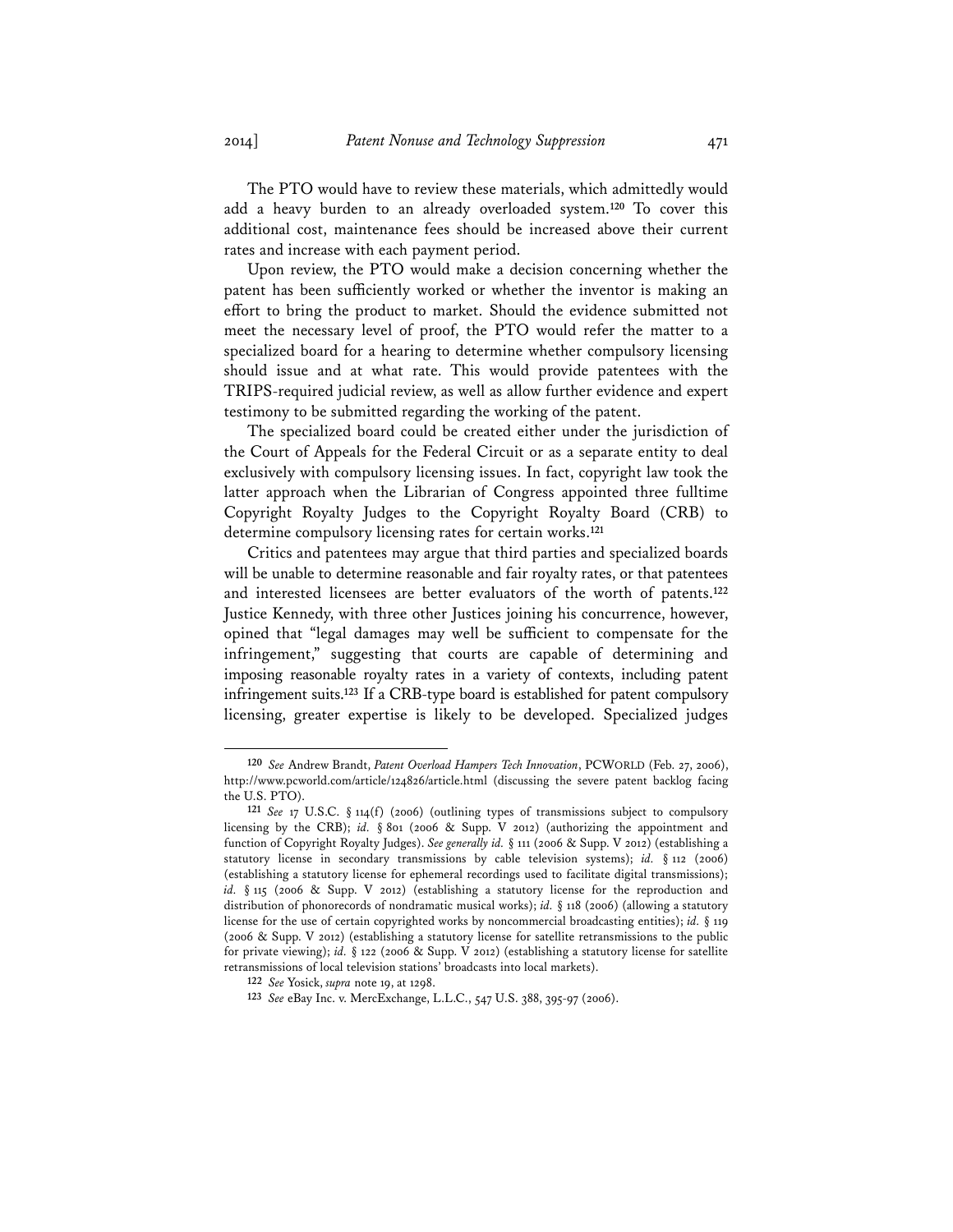focused on compulsory licensing issues would help create precedents across a wide variety of industries, which will help establish a more accurate and fair system for both patentees and the public. In the process, the expertise and efficiency inherent in a specialized board would result in lower litigation costs and greater accuracy for the parties involved.

The board likely would quickly develop expertise in compulsory licensing and be able to not only efficiently and accurately determine which patents should be subject to such licensing, but also establish reasonable royalty rates that represent competitive transactions between willing buyers and sellers in the marketplace. Following an evidentiary hearing, the board would determine licensing rates, considering such factors as economic analysis, expert testimony, past industry practices, past company practices, prior precedents, and market evidence. Establishing royalty rates based on percentages of licensee revenue will align the incentives of the patentee and licensee, ensuring that products are properly and efficiently commercialized. In addition, a revenue-based model would ensure that licensing fees do not exceed gross revenues for any interested party.**<sup>124</sup>**

Borrowing language from the Bayh–Dole Act,**<sup>125</sup>** the standard used by the board for determining whether compulsory licensing should be imposed on a specific patent should be similar to whether the patent holder "has not taken, or is not expected to take within a reasonable time, effective steps to achieve practical application of the subject invention."**<sup>126</sup>** The focus would be on the affirmative steps taken by the patentee, the market demand for the invention, and the public interest in scientific and artistic progress.**<sup>127</sup>** The determination, however, would not take into account many of the issues, such as exorbitantly high prices, that are often raised in regard to the pharmaceutical industry. The main goal of this compulsory licensing system is to ensure that inventions are properly practiced. In this way, the market rather than the patentee—determines when and to what extent new technologies are incorporated into society.

If a patentee were able to prove sufficient working of the patent to avoid compulsory licensing—a relatively easy burden under this structure—

**<sup>124</sup>** Such a revenue based–royalty rate model has already been implemented in the copyright context. *See* Small Webcaster Settlement Act of 2002, Pub. L. No. 107-321, 116 Stat. 2780, 2782 (2002) (codified as amended at 17 U.S.C §§ 101, 117 (2006 & Supp. V 2012)) ("Any such agreement for small commercial webcasters shall include provisions for payment of royalties on the basis of a percentage of revenue or expenses, or both, and include a minimum fee.").

**<sup>125</sup>** Pub. L. No. 96-517, 94 Stat. 3015 (1980) (codified as amended at 7 U.S.C. § 178(j), 17 U.S.C §§ 106, 117, scattered sections of 35 U.S.C. & 42 U.S.C. § 5908).

**<sup>126</sup>** 35 U.S.C. § 203(a)(1) (2006 & Supp. V 2012).

**<sup>127</sup>** *See* Saunders, *supra* note 30, at 434-36 (suggesting a similar solution that focuses on the anticompetitive use of patents as a prerequisite to compelled licensing).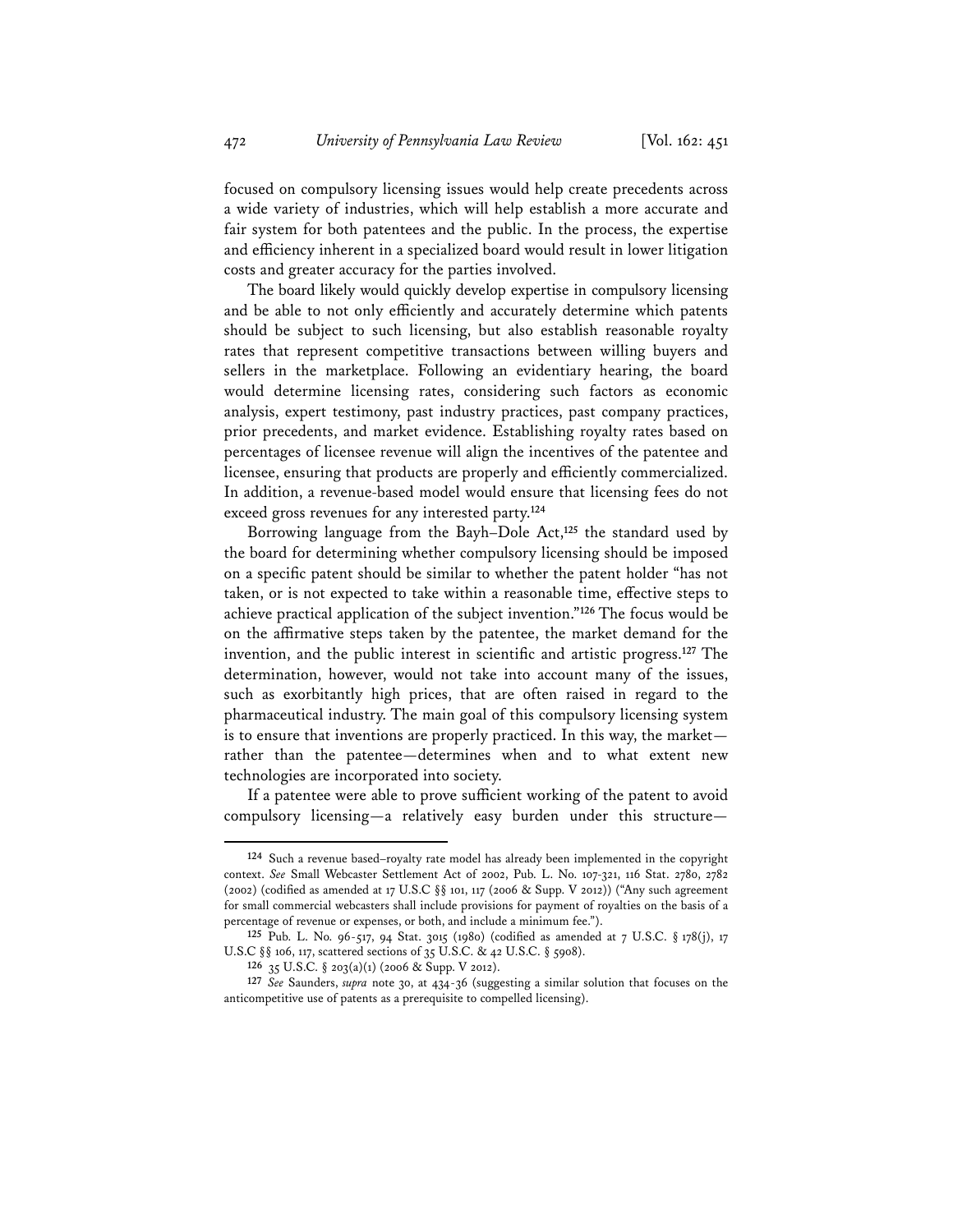judgment would be in her favor. The patentee would then be entitled to collateral estoppel on the judgment until the next maintenance fee period, immunizing the patentee from further compulsory license challenges for alleged nonuse or technology suppression until that date. But should this determination be made against the patentee, for the remainder of the patent term, the patentee would be required to license the invention—under a reasonable royalty rate—to any party that wishes to license the patent. Essentially, if a patentee is not using the monopoly rights that were given to her through the patent system, then she should not be entitled to monopoly profits. The goal is to ensure that the product enters the market to some extent, whether at the hands of the original patentee, or through compulsory licensing, which can help ensure both the local working of inventions and the diffusion of technologies.

This structure would place decisionmaking power in the hands of experts who can properly analyze the anticompetitive effects of patent nonuse and give proper weight to the public interest in disclosure, diffusion, and commercialization of beneficial technologies.**<sup>128</sup>** Flexibility and fairness in these proceedings will be crucial to ensuring that the incentive structure for inventors is not severely undermined.

It may take many years to establish reasonable royalty rate frameworks across a wide array of highly technical industries characterized by rapid marketplace innovation. The threat of compulsory licensing, however, should result in a greater number of voluntary licensing arrangements, providing further evidence of what reasonable and competitive royalty rates are in a willing buyer-and-seller marketplace. "[T]he key is to strike a balance by giving enough protection to encourage innovation, but not so much protection that it imposes excessive social burdens."**<sup>129</sup>**

#### **CONCLUSION**

The Supreme Court has noted that patent law serves a number of purposes: to incentivize inventors to devote resources to technological development, to encourage innovation and commercialization of products, and to encourage disclosure of inventions for the benefit of society.**<sup>130</sup>** The government and courts, however, have seemingly subordinated the public interest in favor of inventors' personal economic interests. Of course, it is difficult to efficiently achieve all three purposes of patent law without recognizing one as being of

**<sup>128</sup>** *See id.* at 436 (stating that compulsory licensing would be "more flexible than current antitrust and patent misuse law").

**<sup>129</sup>** Yosick, *supra* note 19, at 1291.

**<sup>130</sup>** *See* Kewanee Oil Co. v. Bicron Corp., 416 U.S. 470, 480-81 (1974).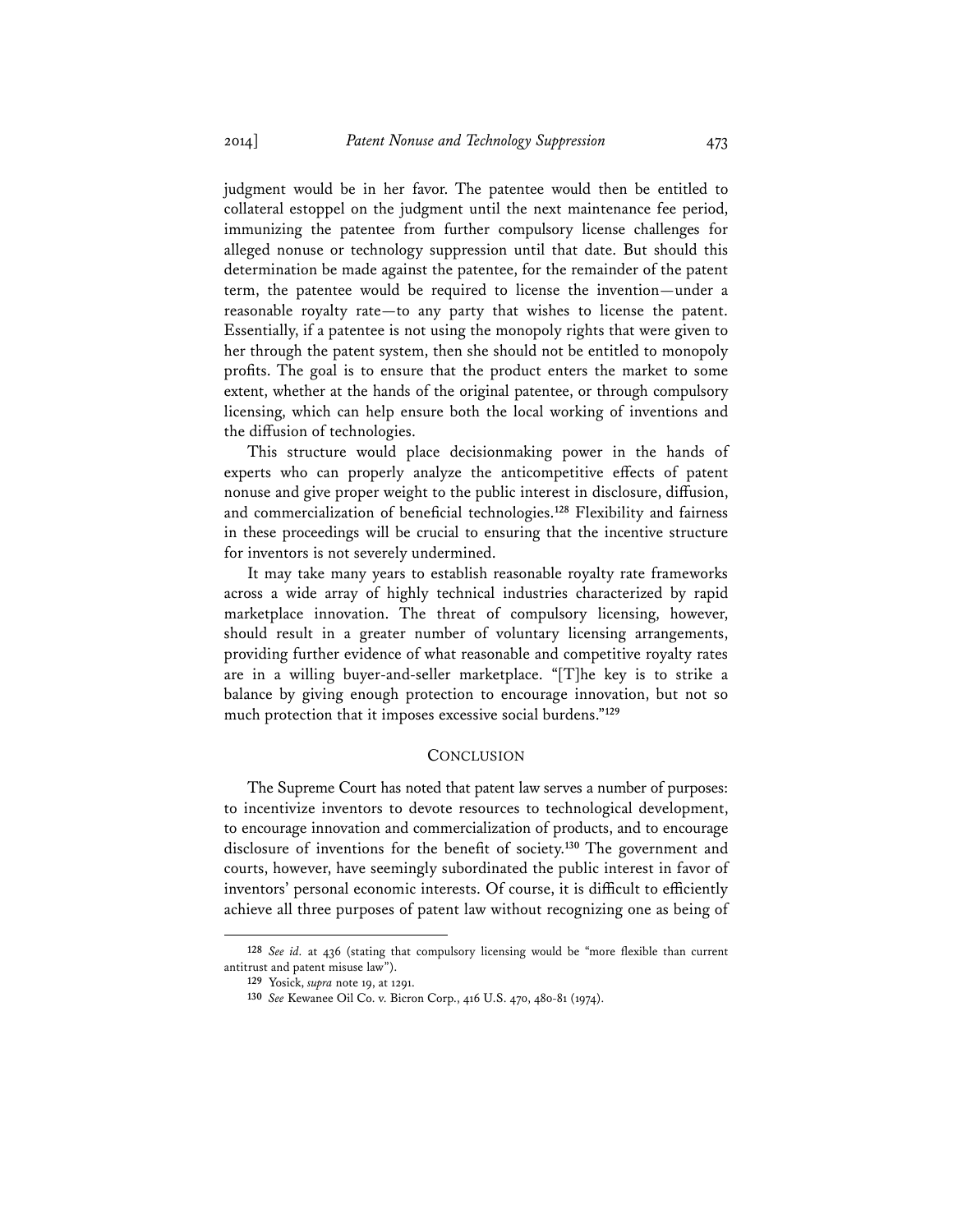higher importance. However, when the Constitution specifically states that exclusive rights are granted to promote the progress of science and the arts, the current patent system cannot be said to have properly balanced the inventor's incentives and financial interests with the public's interest in innovation.**<sup>131</sup>**

Patents are often "understood as a type of social contract between the patentee and society."**<sup>132</sup>** Patent holders are granted limited monopolies in exchange for the disclosure of their inventions and discoveries, which foster technological development.**<sup>133</sup>** Yet, while society may expect that a promise of commercialization exists, or at least that the patentee will provide reasonable terms for others to use or exploit her inventions, Congress has adamantly refused to place this burden on patent holders.**<sup>134</sup>**

Patent holders are largely permitted to suppress new and beneficial technologies, depriving society of the benefits of commercialization. When patents are not worked or technologies are consciously suppressed, however, courts should declare that the patentee has breached the contract.**<sup>135</sup>** Technological development and efficient use of inventions through market forces is thwarted when patent owners fail to use, license, or assign intellectual property rights for the benefit of those individuals and entities who wish to use or improve upon the technology.

It will not be easy to garner the necessary political and economic support to implement these proposed changes, but the government should be permitted to limit a patentee's exclusive rights by establishing compulsory licensing when technology has been suppressed or a patent has been unworked. The patentee would still benefit financially from the reasonable royalty, and the public would gain earlier use of the invention.**<sup>136</sup>** Compulsory licensing should only issue when the patent holder has no commercial use for her exclusive rights or has withheld inventions from the marketplace. By strictly construing the definitions of nonuse and suppression, compulsory licensing would not adversely affect the patentee's incentive to innovate. After all,

**<sup>131</sup>** *See* Oppenheimer, *supra* note 82, at 272-73 ("The speed of technological change, particularly in the converging fields of computer software, music, video, television, and communications, coupled with the power of technology industry lobbying, have left the statutory balance tilted in favor of rewarding innovators at the expense of further innovation and of consumers.").

**<sup>132</sup>** Saunders, *supra* note 30, at 451.

**<sup>133</sup>** *Id.*

**<sup>134</sup>** *See generally* Cont'l Paper Bag Co. v. E. Paper Bag Co., 210 U.S. 405, 429 (1908) (noting that Congress was aware of the policy of penalizing nonuse in other countries, and as yet had elected not to implement a similar measure in the United States).

**<sup>135</sup>** *See* Yosick, *supra* note 19, at 1301.

**<sup>136</sup>** *See* Iden, *supra* note 108, at 304-05 ("[A]warding only damages—instead of injunctions balances the interests of the public in having use of a new invention, while still respecting the legitimate rights of the unused-patent holder.").